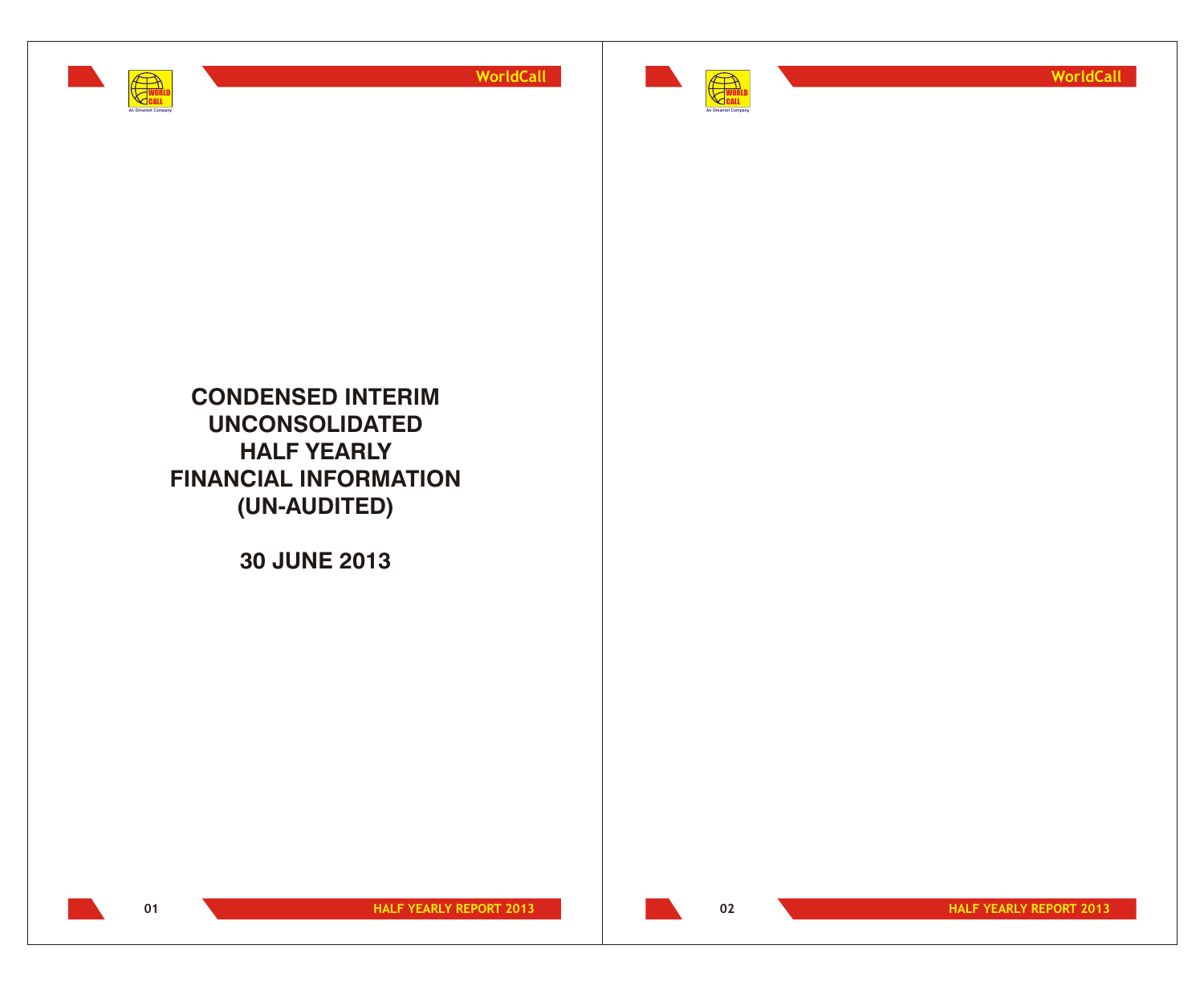

**WORLD** CALL **An Omantel Company** **WorldCall**



**WorldCall**

# VISION

We at Worldcall are committed to achieving dynamic growth and service excellence by being at the cutting edge of technological innovation. We strive to consistently meet and surpass customers', employees' and stake-holders' expectations by offering state-of-the-art telecom solutions with national & international footprints. We feel pride in making efforts to position Worldcall and Pakistan in the forefront of international arena.

# **MISSION STATEMENT**

In the telecom market of Pakistan, Worldcall to have an overwhelming impact on the basis of following benchmarks:

> Create new standards of product offering in basic and value added telephony by being more cost effective, easily accessible and dependable. Thus ensuring real value for money to all segments of market.

> Be a leader within indigenous operators in terms of market share, gross revenues and ARPU within five years and maintain the same positioning thereafter.

> Achieve utmost customer satisfaction by setting up high standards of technical quality and service delivery.

Ensuring the most profitable and sustainable patterns of ROI (Return on Investment) for the stake-holders.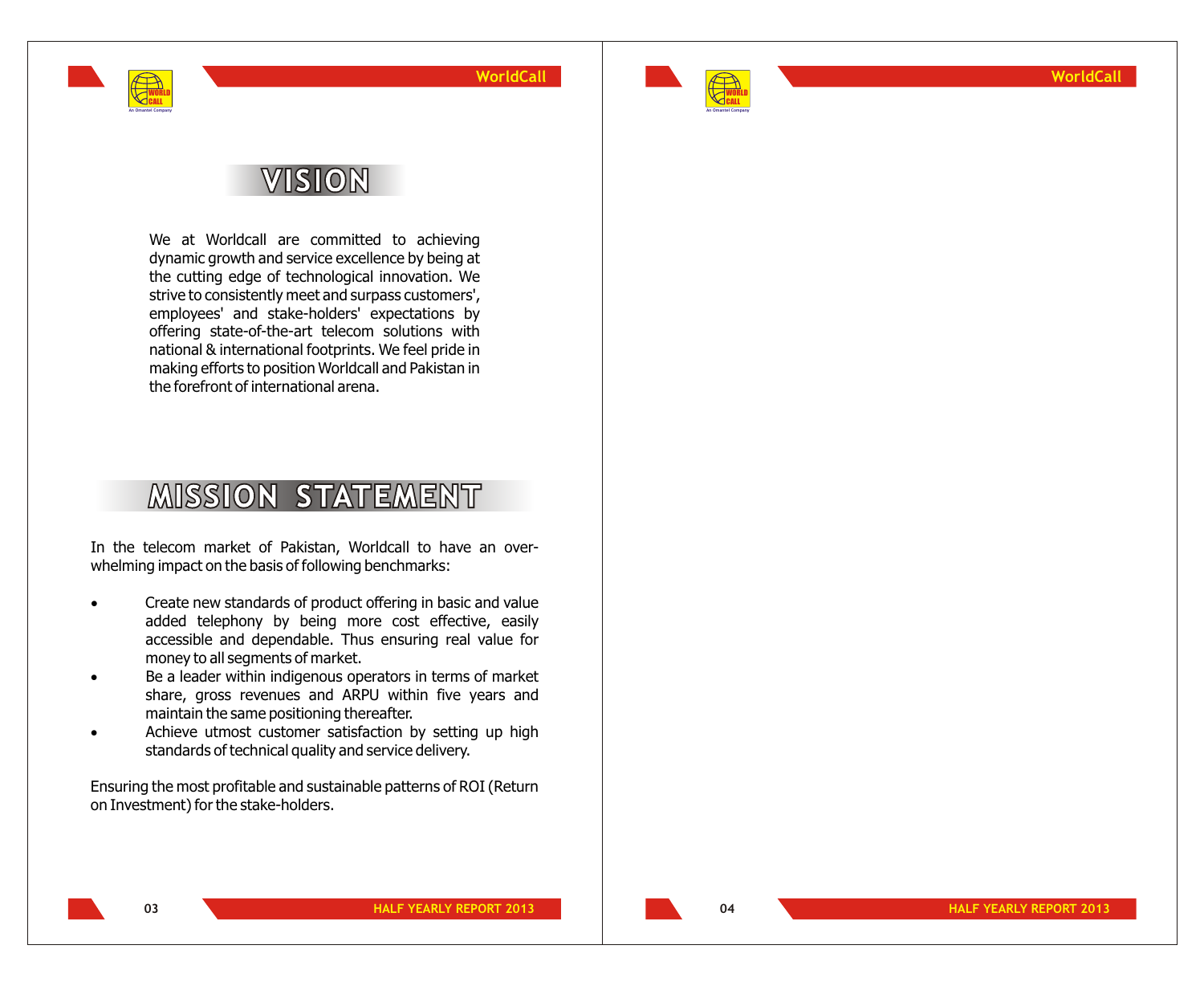



**WorldCall**

# **Contents**

*Page Seven*

Company information

# *Page Nine*

Directors' review

# *Page Eleven*

Review report to the members

# *Page Twelve*

Condensed interim unconsolidated balance sheet

# *Page Thirteen*

Condensed interim unconsolidated profit & loss account

# *Page Fourteen*

Condensed interim unconsolidated statement of comprehensive income

# *Page Fifteen*

Condensed interim unconsolidated cash flow statement

# *Page Sixteen*

Condensed interim unconsolidated statement of changes in equity

# *Page Seventeen*

Notes to the condensed interim unconsolidated financial information

# *Page Twenty Nine*

Condensed interim consolidated financial information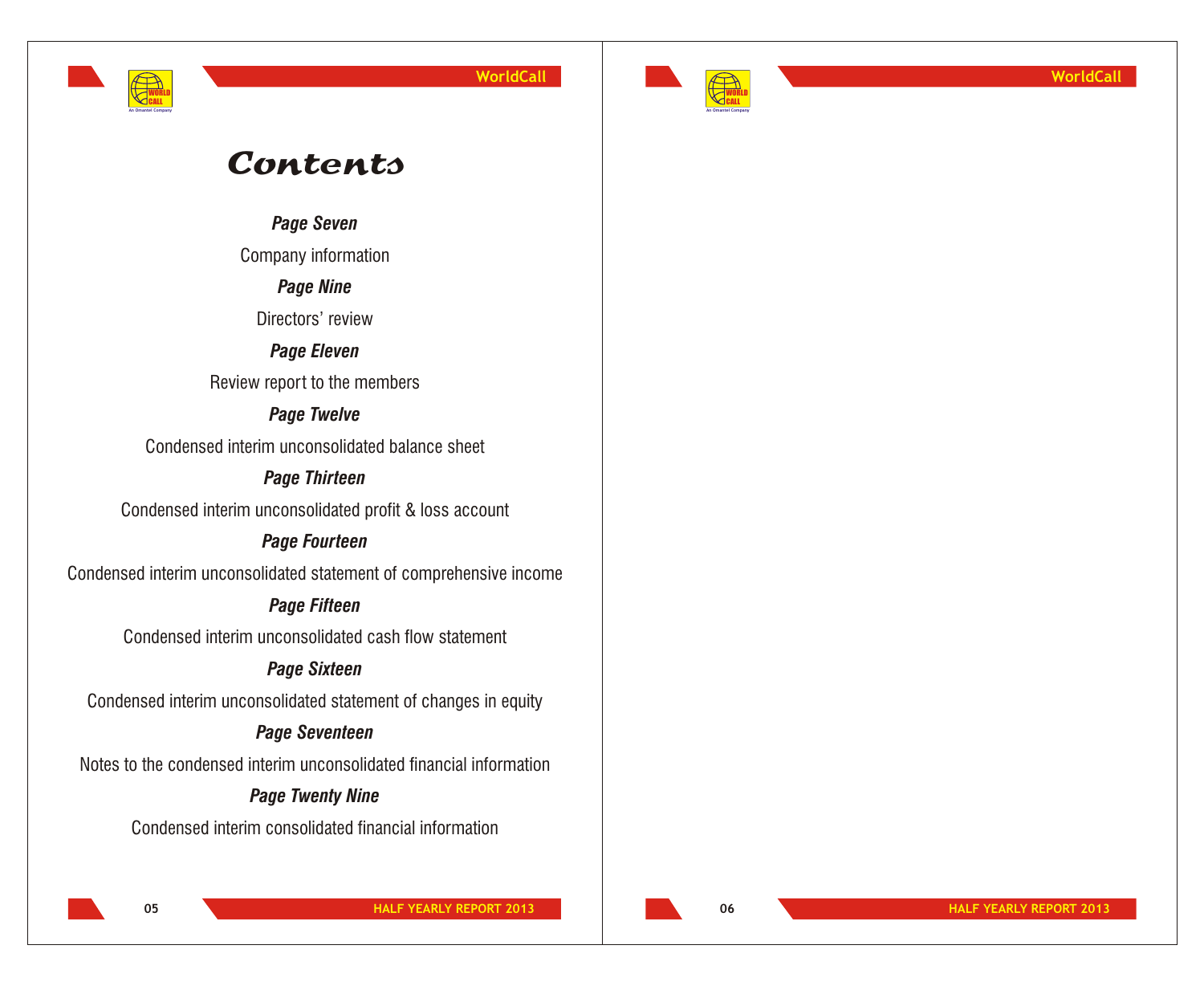



**Bankers** *(In Alphabetic Order)* Allied Bank Limited

Albaraka Bank (Pakistan) Limited

## **WorldCall**

# **COMPANY INFORMATION**

|                                          |                                              |                                             | (formerly Emirates Global Islamic Bank Limited) |
|------------------------------------------|----------------------------------------------|---------------------------------------------|-------------------------------------------------|
| Chairman                                 | Mehdi Mohammed Al Abduwani                   |                                             | Askari Bank Limited                             |
|                                          |                                              |                                             | Barclays Bank Plc Pakistan                      |
| <b>Chief Executive Officer</b>           | Babar Ali Syed                               |                                             | <b>Burj Bank Limited</b>                        |
|                                          |                                              |                                             | (formerly Dawood Islamic Bank Limited)          |
| Board of Directors (In Alphabetic order) | Aimen bin Ahmed Al Hosni                     |                                             | Deutsche Bank AG                                |
|                                          | Asadullah Khawaja                            |                                             | <b>Faysal Bank Limited</b>                      |
|                                          | Mehdi Mohammed Al Abduwani                   |                                             | Habib Bank Limited                              |
|                                          | Samy Ahmed Abdulgadir Al Ghassany            |                                             | Habib Metropolitan Bank Limited                 |
|                                          | Sohail Qadir                                 |                                             | <b>HSBC Bank Middle East Limited</b>            |
|                                          | Shehryar Ali Taseer                          |                                             | HSBC Bank Oman S.A.O.G.                         |
|                                          | Talal Said Marhoon Al-Mamari (Vice Chairman) |                                             | (formerly Oman International Bank S.A.O.G.)     |
|                                          |                                              |                                             | <b>IGI Investment Bank Limited</b>              |
| <b>Chief Financial Officer</b>           | Mohammad Noaman Adil                         |                                             | <b>JS Bank Limited</b>                          |
|                                          |                                              |                                             | <b>KASB Bank Limited</b>                        |
| <b>Executive Committee</b>               | Mehdi Mohammed Al Abduwani (Chairman)        |                                             | <b>MCB Bank Limited</b>                         |
|                                          | Aimen bin Ahmed Al Hosni (Member)            |                                             | National Bank of Pakistan                       |
|                                          | Babar Ali Syed (Member)                      |                                             | <b>NIB Bank Limited</b>                         |
|                                          | Sohail Qadir (Member)                        |                                             | Pak Oman Investment Co. Limited                 |
|                                          | Rizwan Abdul Hayi (Secretary)                |                                             | Soneri Bank Limited                             |
|                                          |                                              |                                             | Standard Chartered Bank (Pakistan) Limited      |
| <b>Audit Committee</b>                   | Talal Said Marhoon Al-Mamari (Chairman)      |                                             | <b>Summit Bank Limited</b>                      |
|                                          | Asadullah Khawaja (Member)                   |                                             | (formerly Arif Habib Bank Limited)              |
|                                          | Aimen bin Ahmed Al Hosni (Member)            |                                             | <b>Tameer Microfinance Bank Limited</b>         |
|                                          | Rizwan Abdul Hayi (Secretary)                |                                             | The Bank of Punjab                              |
|                                          |                                              |                                             | <b>United Bank Limited</b>                      |
| <b>HR Committee</b>                      | Aimen bin Ahmed Al Hosni (Chairman)          |                                             |                                                 |
|                                          | Sohail Qadir (Member)                        | <b>Registrar and Shares Transfer Office</b> | THK Associates (Pvt.) Limited                   |
|                                          | Talal Said Marhoon Al-Mamari (Member)        |                                             | Ground Floor, State Life Building No.3,         |
|                                          | Saud Al-Mazroui (Secretary)                  |                                             | Dr. Zia-ud-Din Ahmed Road, Karachi.             |
|                                          |                                              |                                             | Tel: (021) 111-000-322                          |
| <b>Chief Internal Auditor</b>            | Mirghani Hamza Al-Madani                     |                                             |                                                 |
|                                          |                                              | <b>Registered Office/Head Office</b>        | 67-A, C/III, Gulberg-III,                       |
| <b>Company Secretary</b>                 | Rizwan Abdul Hayi                            |                                             | Lahore, Pakistan                                |
|                                          |                                              |                                             | Tel: (042) 3587 2633-38                         |
| <b>Auditors</b>                          | KPMG Taseer Hadi & Co.                       |                                             | Fax: (042) 3575 5231                            |
|                                          | <b>Chartered Accountants</b>                 |                                             |                                                 |
|                                          |                                              | Webpage                                     | www.worldcall.com.pk                            |
| <b>Legal Advisers</b>                    | M/s Miankot & Co.                            |                                             |                                                 |
|                                          | Barristers, Advocates &                      |                                             |                                                 |
|                                          | Corporate Legal Consultant                   |                                             |                                                 |
|                                          |                                              |                                             |                                                 |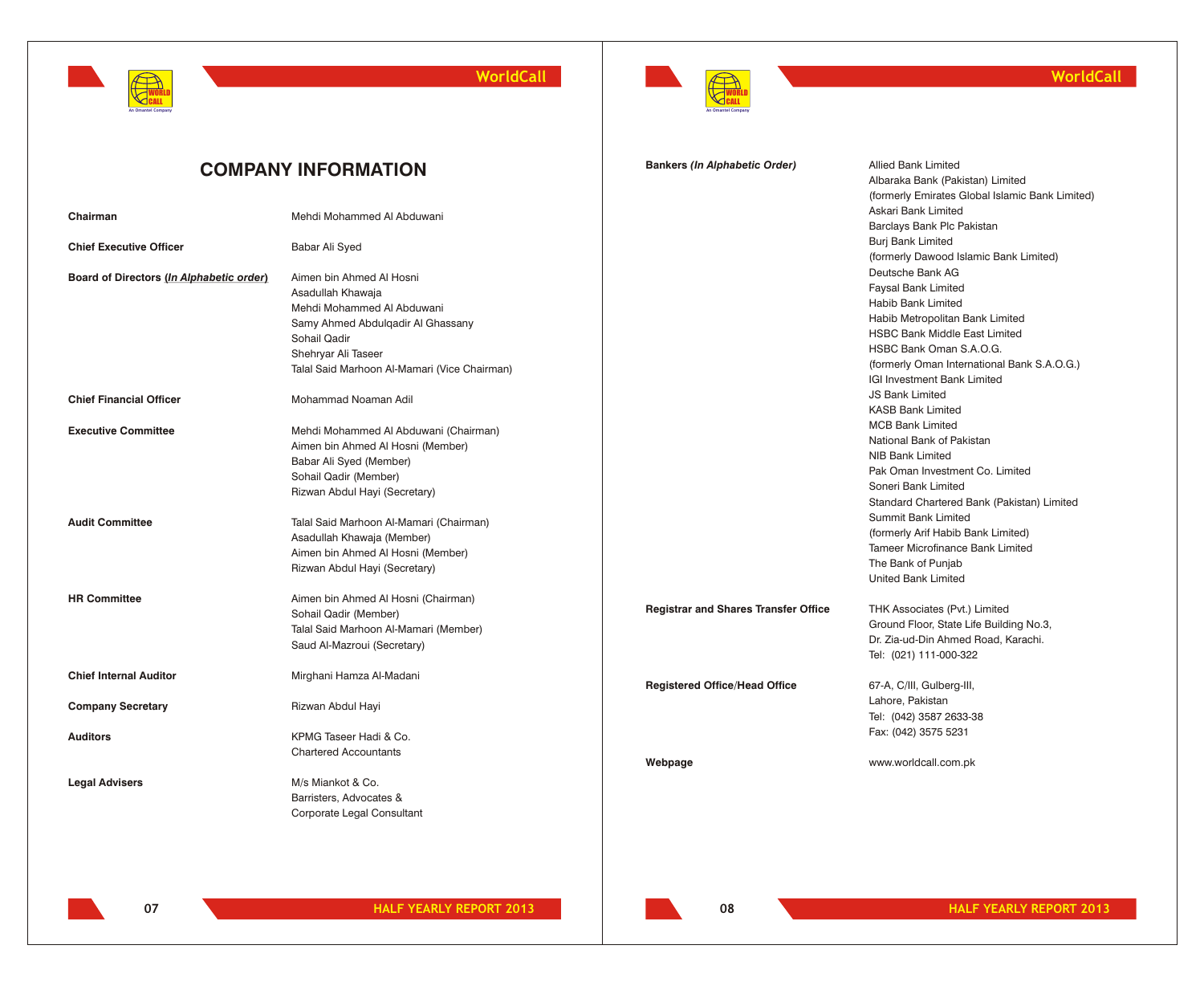



### **WorldCall**

### **DIRECTORS' REVIEW**

The Directors of Worldcall Telecom Limited ("WTL" or the "Company") are pleased to present the brief overview of the financial information for the half year ended 30 June 2013

#### **Financial Overview**

.

The activity volume for the period under review when contrasted with same period last year appears to be quite low because of existence of certain high value projects that were accomplished in the previous period. Due to this, revenues for the period and resultant gross profit have registered a decline. Operating costs registered a saving of 17% due to various cost cutting initiatives. After taking effects of finance cost, other income and tax, the Company has closed the period at a net loss of Rs 616 million.

#### **Future Outlook**

After consistent efforts of the management and the co-operation of Omantel the second phase of funding of USD 35 million has been successfully concluded following the period end. Roll out plans are in the pipe line to use these funds to enhance the market standing and service portfolio of the Company. It is expected that in times to come, these network improvements shall lead to the desired turnaround and shall be providing the competitive edge to the Company.

The whole ICT industry is looking forward to positive changes in business climate following the change in government. It is apparent that it would take some time before the overall economic situation can show signs of improvement. The ICT sector directly draws its strength from the economic freedom prevalent in the masses and the growth momentum of the business and corporate sector. It is hoped that new foreign investment and the improvement in the domestic markets would also lead to favorable impact on the market players in the telecommunication segment.

#### **Company's staff and customers**

We hereby put on record our sincerest appreciation and regard for our all staff members for their untiring effort, dedication and team spirit. We also express our gratitude for our customers for their loyalty and trust.

For and on behalf of the Board of Directors

Babanchity

**Lahore Babar Ali Syed** 26 July 2013 Chief Executive Officer

**HALF YEARLY REPORT 2013**

**10 HALF YEARLY REPORT 2013**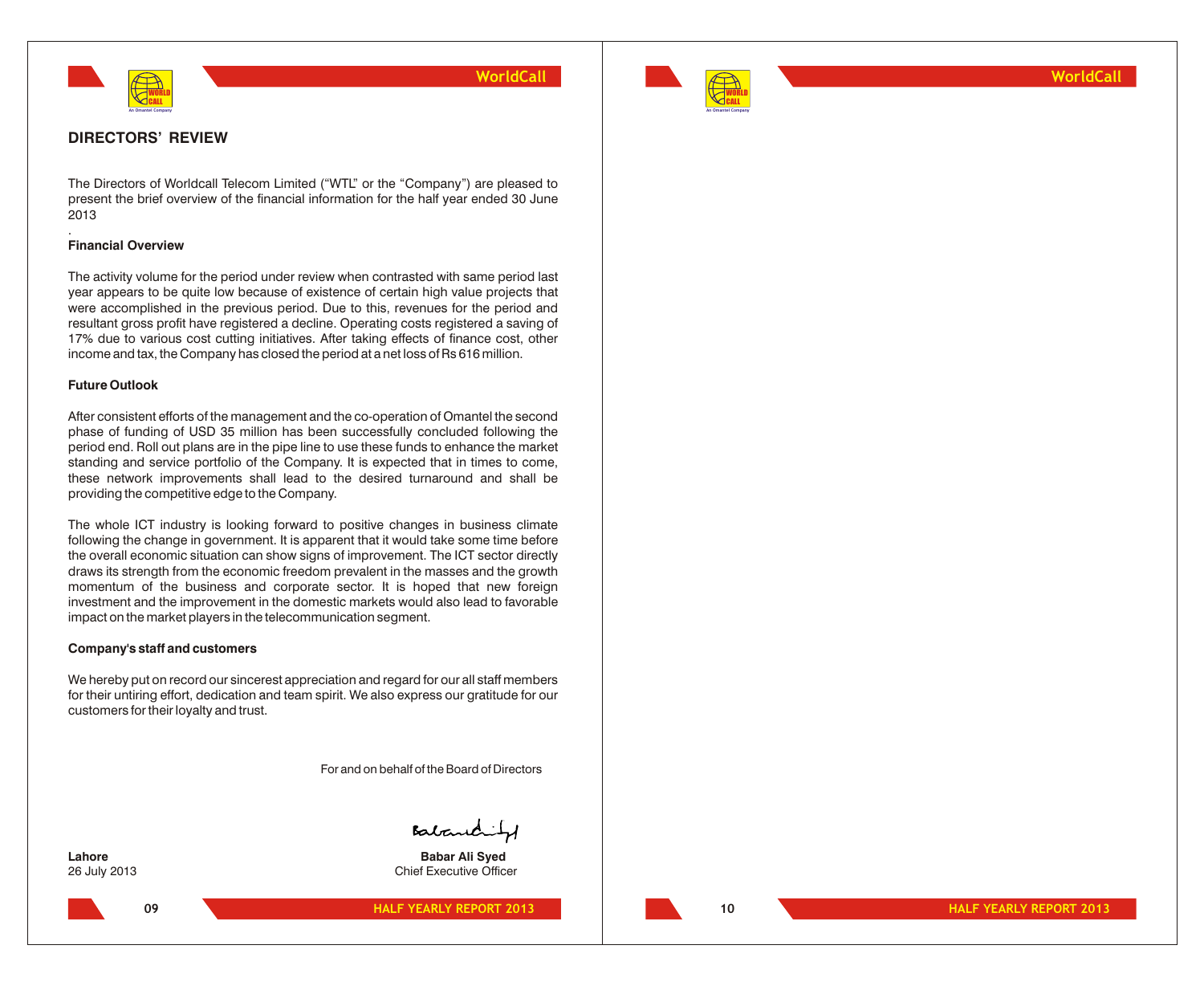

### **Auditor's Report to the members on Review of Condensed Interim Unconsolidated Financial Information**

#### *Introduction*

We have reviewed the accompanying condensed interim unconsolidated balance sheet of **Worldcall Telecom Limited** ("the Company") as at 30 June 2013 and the related condensed interim unconsolidated profit and loss account, condensed interim unconsolidated statement of comprehensive income, condensed interim unconsolidated cash flow statement, condensed interim unconsolidated statement of changes in equity and notes to the accounts for the six-months period then ended (here-in-after referred as the "interim financial information"). Management is responsible for the preparation and presentation of this interim financial information in accordance with approved accounting standards as applicable in Pakistan for interim financial reporting. Our responsibility is to express a conclusion on this interim financial information based on our review.

#### *Scope of Review*

We conducted our review in accordance with International Standard on Review Engagements 2410, "Review of Interim Financial Information Performed by the Independent Auditor of the Entity". A review of Interim Financial Information consists of making inquiries, primarily of persons responsible for financial and accounting matters, and applying analytical and other review procedures. A review is substantially less in scope than an audit conducted in accordance with International Standards on Auditing and consequently does not enable us to obtain assurance that we would become aware of all significant matters that might be identified in an audit. Accordingly, we do not express an audit opinion.

#### *Conclusion*

Based on our review, nothing has come to our attention that causes us to believe that the accompanying interim financial information is not prepared, in all material respects, in accordance with approved accounting standards as applicable in Pakistan for interim financial reporting.

#### *Other Matter*

The figures for the quarters ended 30 June 2013 and 30 June 2012 in the condensed interim unconsolidated profit and loss account and condensed interim unconsolidated statement of comprehensive income have not been reviewed and we do not express a conclusion thereon.

**11**



**Lahore KPMG TASEER HADI & CO.** 26 July 2013 **CHARTERED ACCOUNTANTS (FARID UDDIN AHMED)**

**HALF YEARLY REPORT 2013**



**An Omantel Company**

# **CONDENSED INTERIM UNCONSOLIDATED BALANCE SHEET**

| (Un-Audited)                                                                                                          |                |             | Restated           | Restated    |
|-----------------------------------------------------------------------------------------------------------------------|----------------|-------------|--------------------|-------------|
| <b>AS AT 30 JUNE 2013</b>                                                                                             |                | 30 June     | 31 December        | 31 December |
|                                                                                                                       |                | 2013        | 2012               | 2011        |
|                                                                                                                       | Note           |             | (Rupees in '000)-- |             |
| <b>NON CURRENT ASSETS</b>                                                                                             |                |             |                    |             |
| Tangible fixed assets                                                                                                 |                |             |                    |             |
| Property, plant and equipment                                                                                         | 5              | 12,629,469  | 13,002,060         | 13,527,048  |
| Capital work-in-progress                                                                                              |                | 766,106     | 782,635            | 650,986     |
|                                                                                                                       |                | 13,395,575  | 13,784,695         | 14,178,034  |
| Intangible assets                                                                                                     | 6              | 4,881,517   | 4,987,160          | 5,183,628   |
| <b>Investment properties</b>                                                                                          |                | 160,474     | 160,474            | 146,074     |
| Long term investment - classified as held for sale                                                                    | $\overline{7}$ |             |                    |             |
| Long term trade receivables                                                                                           | 8              | 188,414     | 242,883            | 18,092      |
| <b>Deferred taxation</b>                                                                                              |                | 1,703,563   | 1,295,068          | 288,499     |
| Long term loans and deposits                                                                                          |                | 88,312      | 122,074            | 132,323     |
|                                                                                                                       |                | 20,417,855  | 20,592,354         | 19,946,650  |
| <b>CURRENT ASSETS</b>                                                                                                 |                |             |                    |             |
| Stores and spares                                                                                                     |                | 198,387     | 225,091            | 235,415     |
| Stock in trade                                                                                                        |                | 230,339     | 208,140            | 201,901     |
| Trade debts                                                                                                           |                | 2,288,867   | 2,624,883          | 3,252,683   |
| Loans and advances - considered good                                                                                  |                | 1,560,012   | 1,441,416          | 1,058,229   |
| Deposits and prepayments                                                                                              |                | 214,458     | 190,848            | 142,945     |
| Other receivables                                                                                                     |                | 103,531     | 64,513             | 86,212      |
| Short term investments                                                                                                |                | 100,953     | 104,982            | 114,489     |
| Income tax recoverable - net                                                                                          |                | 163,256     | 154,656            | 163,943     |
| Cash and bank balances                                                                                                |                | 79,917      | 100,742            | 327,028     |
|                                                                                                                       |                | 4,939,720   | 5,115,271          | 5,582,845   |
| <b>CURRENT LIABILITIES</b>                                                                                            |                |             |                    |             |
| Current maturities of non-current liabilities                                                                         |                | 1,243,155   | 1,447,025          | 2,095,116   |
| Running finance under mark-up arrangements - secured                                                                  |                | 787,760     | 789,331            | 979,373     |
| Short term borrowings                                                                                                 | 9              | 1,027,427   | 1,014,767          | 118,503     |
| License fee payable                                                                                                   |                | 1,021,500   | 1,021,500          | 1,021,500   |
| Trade and other payables                                                                                              |                | 6,122,445   | 5,947,891          | 4,589,727   |
| Interest and mark-up accrued                                                                                          |                | 277,343     | 245,190            | 140,183     |
|                                                                                                                       |                | 10,479,630  | 10,465,704         | 8,944,402   |
| <b>NET CURRENT LIABILITIES</b>                                                                                        |                | (5,539,910) | (5,350,433)        | (3,361,557) |
|                                                                                                                       |                |             |                    |             |
| <b>NON CURRENT LIABILITIES</b>                                                                                        |                |             |                    |             |
| Term finance certificates - secured                                                                                   | 10             | 1,643,735   | 1,640,083          | 1,081,213   |
| Long term loan                                                                                                        | 11             | 3,280,847   | 2,815,456          | 3,060,004   |
| Deferred income                                                                                                       |                |             | 65,916             | 166,300     |
| Retirement benefits                                                                                                   |                | 352,759     | 362,907            | 310,007     |
| Liabilities against assets subject to finance lease                                                                   |                | 3,722       | 44,904             | 89,471      |
| Long term payables                                                                                                    | 12             | 1,192,351   | 1,288,444          | 1,494,620   |
| Long term deposits                                                                                                    |                | 42,432      | 42,458             | 42,661      |
| Contingencies and commitments                                                                                         | 13             | 6,515,846   | 6,260,168          | 6,244,276   |
| <b>REPRESENTED BY</b>                                                                                                 |                | 8,362,099   | 8,981,753          | 10,340,817  |
| Share capital and reserves                                                                                            |                |             |                    |             |
|                                                                                                                       |                |             |                    |             |
| Authorized capital<br>1,500,000,000 (31 December 2012: 900,000,000)                                                   |                | 15,000,000  | 9,000,000          | 9,000,000   |
| ordinary shares of Rs. 10 each                                                                                        |                |             |                    |             |
| 500,000 (31 December 2012: nil) preference shares of<br>USD 100 each (USD 50,000,000 equivalent to Rs. 6,000,000,000) |                | 6,000,000   | $\blacksquare$     | ä,          |
|                                                                                                                       |                |             |                    |             |
| Issued, subscribed and paid up capital                                                                                |                | 8,605,716   | 8,605,716          | 8,605,716   |
| Share premium                                                                                                         |                | 837,335     | 837,335            | 837,335     |
| Fair value reserve - available for sale financial assets                                                              |                | 9,806       | 13,835             | (242, 023)  |
| Accumulated (loss)/profit                                                                                             |                | (1,441,330) | (823, 263)         | 796,544     |
|                                                                                                                       |                | 8,011,527   | 8,633,623          | 9,997,572   |
| Surplus on revaluation                                                                                                |                | 350,572     | 348,130            | 343,245     |
|                                                                                                                       |                | 8,362,099   | 8,981,753          | 10,340,817  |
| The annexed notes 1 to 18 form an integral part of this condensed interim unconsolidated financial information.       |                |             |                    |             |

Babaric **Lahore Chief Executive Officer 12 HALF YEARLY REPORT 2013**



**WorldCall**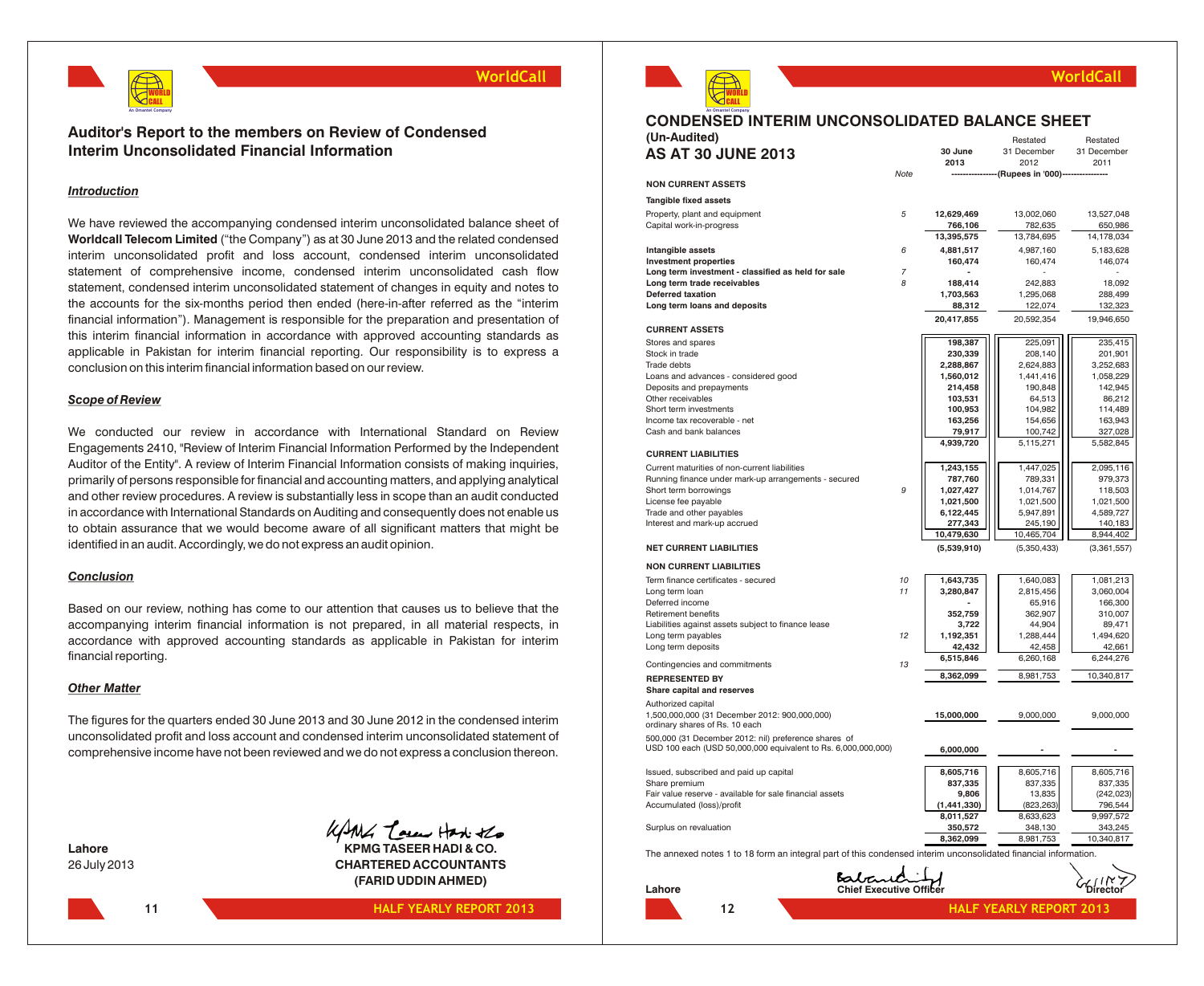

### **CONDENSED INTERIM UNCONSOLIDATED PROFIT AND LOSS ACCOUNT (UN-AUDITED) FOR THE HALF YEAR ENDED 30 JUNE 2013**

|                                                   | Half year ended<br>30 June<br>2013 | Half year ended<br>30 June<br>2012 | <b>Quarter ended</b><br>30 June<br>2013                | Quarter ended<br>30 June<br>2012 |
|---------------------------------------------------|------------------------------------|------------------------------------|--------------------------------------------------------|----------------------------------|
|                                                   |                                    |                                    | ----------------(Rupees in '000)---------------------- |                                  |
| Revenue - net                                     | 1,814,978                          | 4,811,253                          | 844.934                                                | 2,751,181                        |
| Direct cost                                       | (1,812,613)                        | (4, 442, 159)                      | (898, 792)                                             | (2,356,292)                      |
| Gross profit/(loss)                               | 2,365                              | 369,094                            | (53, 858)                                              | 394,889                          |
| Operating cost                                    | (597, 564)                         | (722, 591)                         | (316, 945)                                             | (367, 710)                       |
| <b>Operating (loss)/profit</b>                    | (595, 199)                         | (353, 497)                         | (370, 803)                                             | 27,179                           |
| Finance cost                                      | (325, 815)                         | (313,983)                          | (161, 683)                                             | (142,900)                        |
|                                                   | (921, 014)                         | (667, 480)                         | (532, 486)                                             | (115, 721)                       |
| Impairment loss on available for                  |                                    |                                    |                                                        |                                  |
| sale financial assets                             |                                    | (28, 334)                          |                                                        | (28, 334)                        |
| Other operating income                            | 13,906                             | 147,145                            | 5,760                                                  | 140,669                          |
| Other operating expenses                          | (107, 937)                         | (206, 582)                         | (29, 445)                                              | (174, 432)                       |
| Loss before taxation                              | (1,015,045)                        | (755, 251)                         | (556, 171)                                             | (177, 818)                       |
| Taxation                                          | 399,420                            | 329,016                            | 197,091                                                | 151,273                          |
| Loss after taxation                               | (615,625)                          | (426,235)                          | (359,080)                                              | (26, 545)                        |
|                                                   |                                    |                                    |                                                        |                                  |
| Loss per share -<br>basic and diluted<br>(Rupees) | (0.72)                             | (0.50)                             | (0.42)                                                 | (0.03)                           |

The annexed notes 1 to 18 form an integral part of this condensed interim unconsolidated financial information.

**HALF YEARLY REPORT 2013**



# **CONDENSED INTERIM UNCONSOLIDATED STATEMENT OF COMPREHENSIVE INCOME (UN-AUDITED) FOR THE HALF YEAR ENDED 30 JUNE 2013**

**WorldCall**

|                                                                          | Half year ended<br>30 June<br>2013 | Half year ended<br>30 June<br>2012                    | <b>Quarter ended</b><br>30 June<br>2013 | Quarter ended<br>30 June<br>2012 |
|--------------------------------------------------------------------------|------------------------------------|-------------------------------------------------------|-----------------------------------------|----------------------------------|
|                                                                          |                                    | ----------------(Rupees in '000)--------------------- |                                         |                                  |
| Loss for the period                                                      | (615, 625)                         | (426, 235)                                            | (359,080)                               | (26, 545)                        |
| Other comprehensive (loss)/income -<br>net of tax:                       |                                    |                                                       |                                         |                                  |
| Items that are or may be reclassified<br>subsequently to profit or loss: |                                    |                                                       |                                         |                                  |
| Net change in fair value of available for<br>sale financial assets       | (4,029)                            | (32, 605)                                             | (4,029)                                 | (45, 316)                        |
| Impairment loss transferred to profit<br>and loss account                |                                    | 28,334                                                |                                         | 28,334                           |
|                                                                          | (4,029)                            | (4,271)                                               | (4,029)                                 | (16,982)                         |
| Total comprehensive loss for the period                                  | (619,654)                          | (430.506)                                             | (363.109)                               | (43.527                          |

The annexed notes 1 to 18 form an integral part of this condensed interim unconsolidated financial information.

**14 HALF YEARLY REPORT 2013**

**Lahore Chief Executive Officer Director**

**Lahore Chief Executive Officer Chief Executive Officer Chief Chief Chief Chief Chief Chief Chief Chief Chief Chief Chief Chief Chief Chief Chief Chief Chief Chief Chief Chief Chief Chief Chief Chief Chief Chief Chie**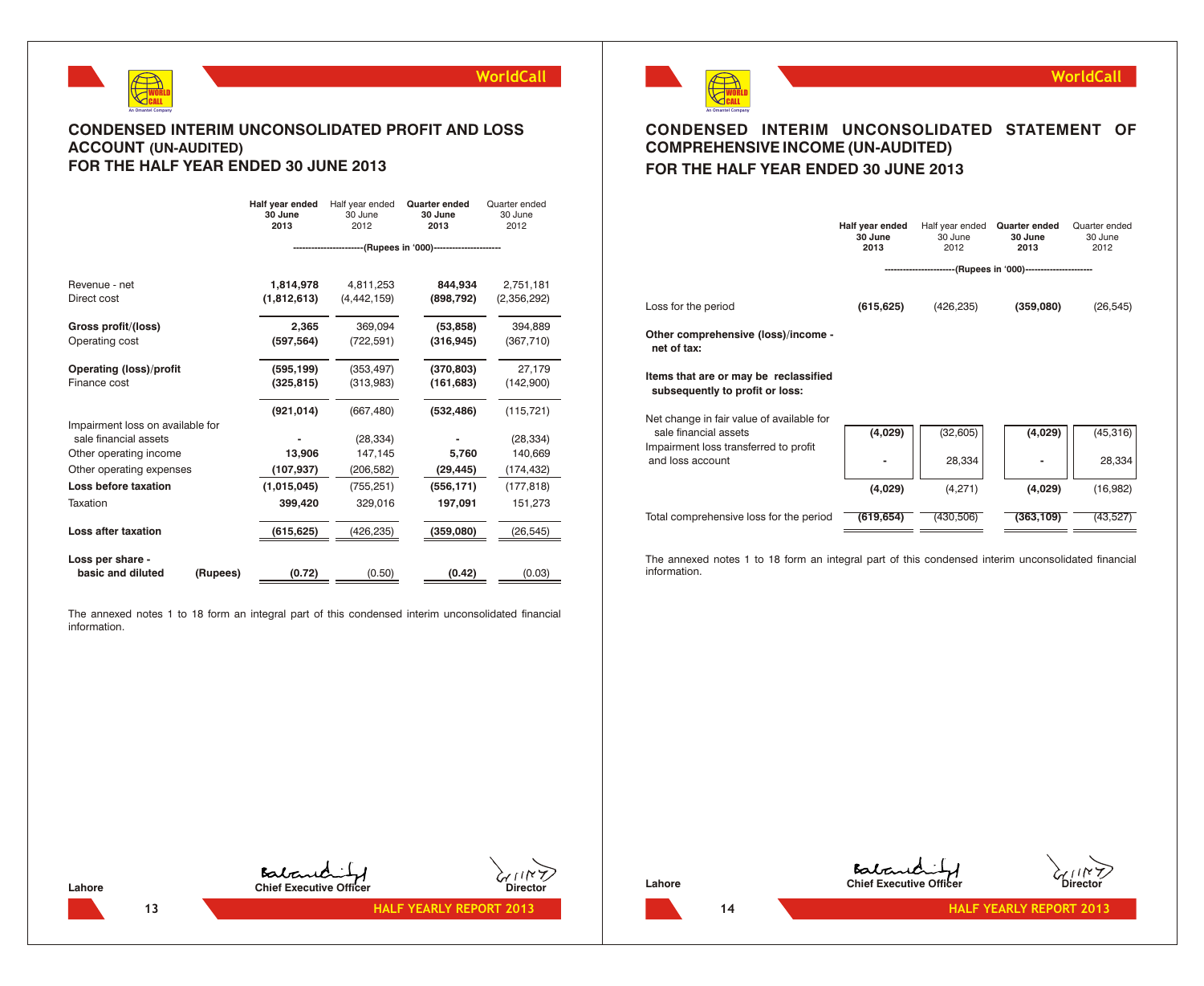

# **CONDENSED INTERIM UNCONSOLIDATED CASH FLOW STATEMENT (UN-AUDITED) FOR THE HALF YEAR ENDED 30 JUNE 2013**

|                                              | <b>Note</b> | Half year ended<br>30 June 2013   | Half year ended<br>30 June 2012 |
|----------------------------------------------|-------------|-----------------------------------|---------------------------------|
| Cash flows from operating activities         |             | ---------(Rupees in '000)-------- |                                 |
| Cash generated from operations               | 14          | 498,805                           | 2,058,367                       |
| Decrease in long term deposits receivable    |             | 33,762                            | 1,794                           |
| Increase in long term trade receivable       |             |                                   | (803, 635)                      |
| Decrease in long term deposits payable       |             | (26)                              | (144)                           |
| Decrease in deferred income                  |             | (65, 916)                         | (100, 384)                      |
| Increase/(decrease) in long term payables    |             | 68,518                            | (417, 520)                      |
| Retirement benefits paid                     |             | (51, 728)                         | (5,954)                         |
| Finance cost paid                            |             | (267, 741)                        | (160, 663)                      |
| Taxes paid                                   |             | (17, 675)                         | (10, 795)                       |
| Net cash generated from operating activities |             | 197,999                           | 561,066                         |

#### **Cash flows from investing activities**

| Fixed capital expenditure                           | (208, 669) | (453, 157) |
|-----------------------------------------------------|------------|------------|
| Proceeds from sale of property, plant and equipment | $6.993$    | 18.908     |
| Net cash used in investing activities               | (201.676)  | (434.249)  |

#### **Cash flows from financing activities**

| Running finance - net                                            | (1,571)   | (187, 463) |
|------------------------------------------------------------------|-----------|------------|
| Receipt from short term borrowings - net                         | 12,660    | 17,471     |
| Repayment of liabilities against assets subject to finance lease | (28, 237) | (26, 795)  |
| Net cash used in financing activities                            | (17, 148) | (196, 787) |
|                                                                  |           |            |
| Net decrease in cash and cash equivalents                        | (20, 825) | (69, 970)  |
| Cash and bank balances at the beginning of the period            | 100,742   | 327,028    |
| Cash and bank balances at the end of the period                  | 79,917    | 257,058    |

The annexed notes 1 to 18 form an integral part of this condensed interim unconsolidated financial information.

**15**

Balanchity

**Lahore Chief Executive Officer Director**

**HALF YEARLY REPORT 2013**



## **CONDENSED INTERIM UNCONSOLIDATED STATEMENT OF CHANGES IN EQUITY (UN-AUDITED) FOR THE HALF YEAR ENDED 30 JUNE 2013**

|                                         | <b>Share</b><br>capital | <b>Share</b><br>premium | <b>Fair value</b><br>reserve-<br>available for<br>sale financial<br>assets | <b>Accumulated</b><br>profit/(loss) | <b>Revaluation</b><br>reserve | <b>Total</b> |
|-----------------------------------------|-------------------------|-------------------------|----------------------------------------------------------------------------|-------------------------------------|-------------------------------|--------------|
|                                         |                         |                         |                                                                            | -----------(Rupees in '000)-------  |                               |              |
| Balance as at 31 December 2011          | 8,605,716               | 837,335                 | (242, 023)                                                                 | 806,476                             | 343,245                       | 10,350,749   |
| Effect of change in accounting policy   |                         |                         |                                                                            | (9,932)                             |                               | (9,932)      |
| Balance as at 31 December 2011 -        |                         |                         |                                                                            |                                     |                               |              |
| restated                                | 8,605,716               | 837,335                 | (242, 023)                                                                 | 796,544                             | 343,245                       | 10,340,817   |
| Total comprehensive loss for the period |                         |                         | (4,271)                                                                    | (426, 235)                          |                               | (430, 506)   |
| Transfer to surplus on revaluation      |                         |                         |                                                                            | (3, 393)                            | 3,393                         |              |
| Balance as at 30 June 2012 -            |                         |                         |                                                                            |                                     |                               |              |
| restated                                | 8,605,716               | 837,335                 | (246, 294)                                                                 | 366,916                             | 346,638                       | 9,910,311    |
| Total comprehensive income/(loss)       |                         |                         |                                                                            |                                     |                               |              |
| for the period - restated               |                         |                         | 260,129                                                                    | (1, 188, 687)                       |                               | (928, 558)   |
| Transfer to surplus on revaluation      |                         |                         |                                                                            | (1, 492)                            | 1,492                         |              |
| Balance as at 31 December 2012 -        |                         |                         |                                                                            |                                     |                               |              |
| restated                                | 8,605,716               | 837,335                 | 13,835                                                                     | (823, 263)                          | 348,130                       | 8,981,753    |
| Total comprehensive loss for the period |                         |                         | (4,029)                                                                    | (615, 625)                          |                               | (619, 654)   |
| Transfer to surplus on revaluation      |                         |                         |                                                                            | (2, 442)                            | 2,442                         |              |
| Balance as at 30 June 2013              | 8,605,716               | 837,335                 | 9,806                                                                      | (1,441,330)                         | 350,572                       | 8,362,099    |

The annexed notes 1 to 18 form an integral part of this condensed interim unconsolidated financial information.

**Chief Executive Officer Chief Executive Officer** 



**16 HALF YEARLY REPORT 2013**

**WorldCall**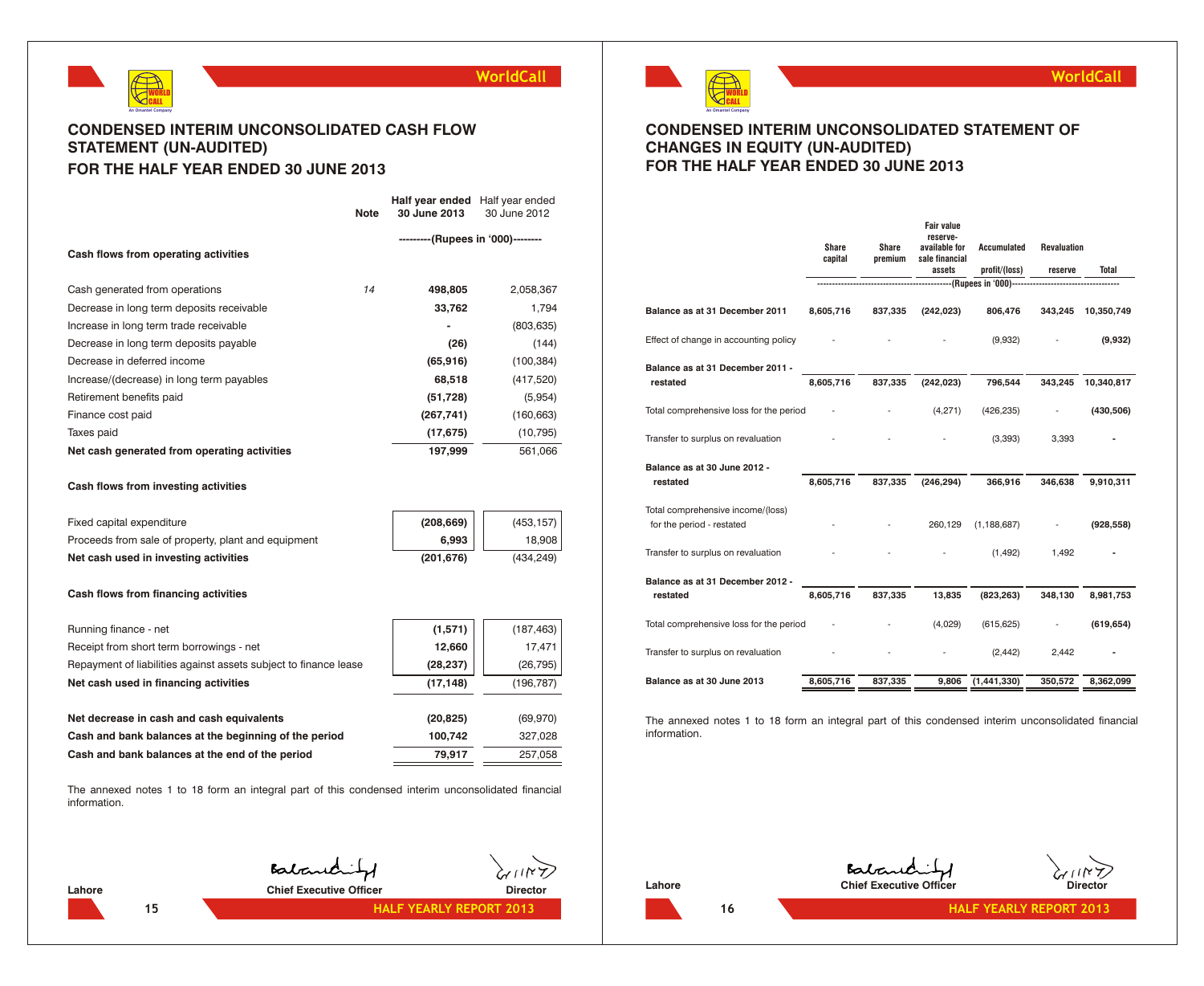

# **NOTES TO THE CONDENSED INTERIM UNCONSOLIDATED FINANCIAL INFORMATION (UN-AUDITED) FOR THE HALF YEAR ENDED 30 JUNE 2013**

#### **1 Legal status and nature of business**

Worldcall Telecom Limited ("the Company") is a public limited company incorporated in Pakistan on 15 March 2001 under the Companies Ordinance, 1984 and its shares are quoted on the Karachi and Lahore Stock Exchanges. The Company commenced its operations on 01 December 2004 and is engaged in providing Wireless Local Loop ("WLL") and Long Distance & International ("LDI") services in Pakistan, operation and maintenance of public payphones network and re-broadcasting international/national satellite/terrestrial wireless and cable television and radio signals as well as interactive communication and to establish, maintain and operate the licensed telephony services. The Company has been licensed by Pakistan Telecommunication Authority ("PTA") and Pakistan Electronic Media Regulatory Authority ("PEMRA") for these purposes. The registered office of the Company is situated at 67A-C-III, Gulberg III, Lahore. In the year ended 30 June 2008, 56.80% shares (488,839,429 ordinary shares) had been acquired by Oman Telecommunications Company SAOG ("the Parent company").

#### **2 Basis of preparation**

#### **2.1 Statement of Compliance**

This condensed interim unconsolidated financial information has been prepared in accordance with the requirements of the International Accounting Standard 34 - Interim Financial Reporting and provisions of and the directives issued under the Companies Ordinance, 1984. In case where requirements of the Companies Ordinance, 1984 differ, the provisions of or directives issued under the Companies Ordinance, 1984 or directive issued by Securities and Exchange Commission of Pakistan ("SECP") have been followed. This condensed interim unconsolidated financial information does not include all the information and disclosures required in the annual financial statements and should be read in conjunction with the financial statements of the Company for the year ended 31 December 2012.

This condensed interim unconsolidated financial information is being submitted to the shareholders as required by section 245 of Companies Ordinance, 1984.

#### **2.2 Accounting convention and basis of preparation**

This condensed interim unconsolidated financial information has been prepared under the historical cost convention, except for revaluation of investment properties, plant and equipment, intangible assets and certain financial assets at fair value, and recognition of certain employee benefits and financial liabilities at present value.

#### **3 Accounting policies**

Accounting policies adopted for preparation of this condensed interim unconsolidated financial information are same as those applied in the preparation of the audited financial statements of the Company for the year ended 31 December 2012 and stated therein, except for the following:

The following amendments to the International Financial Reporting Standards are mandatory for the first time for the financial year beginning on or after 1 January 2013, however, the adoption of these amendments is either not yet effective or the amendments did not have any significant impact on the condensed interim unconsolidated financial information of the Company.



- **-** IAS 32 (amendment) Offsetting Financial Assets and Financial Liabilities
- **-** IFRIC 21 (amendment) Levies *'*an Interpretation on the accounting for levies imposed by governments'
- **-** IAS 39 (amendment) Novation of Derivatives and Continuation of Hedge Accounting
- **-** IAS 36 (amendment) Recoverable Amount Disclosures for Non-Financial Assets

#### **3.1 Retirement benefits**

During the period, the Company adopted IAS 19 Employee Benefits and changed its basis for recognition of actuarial gains and losses on its defined benefit plan.

As a result of the change, all the changes in present value of defined benefit obligation are now recognised in the Condensed Interim Unconsolidated Statement of Comprehensive Income and the past service costs are recognised in Condensed Interim Unconsolidated Profit and Loss Account, immediately in the period they occur.

Previously, the Company recognised actuarial gains/losses over the expected average remaining working lives of the current employees, to the extent that unrecognised actuarial gains / losses exceeds 10 percent of present value of defined benefit obligation.

The change in accounting policy has been applied retrospectively and resulted in following changes in the financial statements:

| 31 December | 31 December                   |
|-------------|-------------------------------|
| 2012        | 2011                          |
|             | -------(Rupees in '000)------ |
|             |                               |
|             | 9,932                         |
|             |                               |
|             |                               |
|             | (9,932)                       |
|             |                               |
| Year ended  |                               |
| 31 December | 31 December                   |
| 2012        | 2011                          |
|             | -------(Rupees in '000)------ |
|             |                               |
| 34,720      | (9,932)                       |
|             | (24, 788)<br>24,788           |

#### **4 Significant accounting judgments and estimates**

The preparation of condensed interim unconsolidated financial information is in conformity with approved accounting standards and requires management to make judgments, estimates and assumptions that affect the application of accounting policies and reported amounts of assets and liabilities, income and expenses. The estimates, associated assumptions and judgments are based on historical experience and various other factors that are believed to be reasonable under the circumstances, the result of which form the basis of making the judgments about carrying values of assets and liabilities that are not readily apparent from other sources. Actual results may differ from these estimates. In preparing this condensed interim unconsolidated financial information, the significant judgments made by management in applying accounting policies and the key sources of estimation were the same as those that were applied to the financial statements for the year ended 31 December 2012.

**17**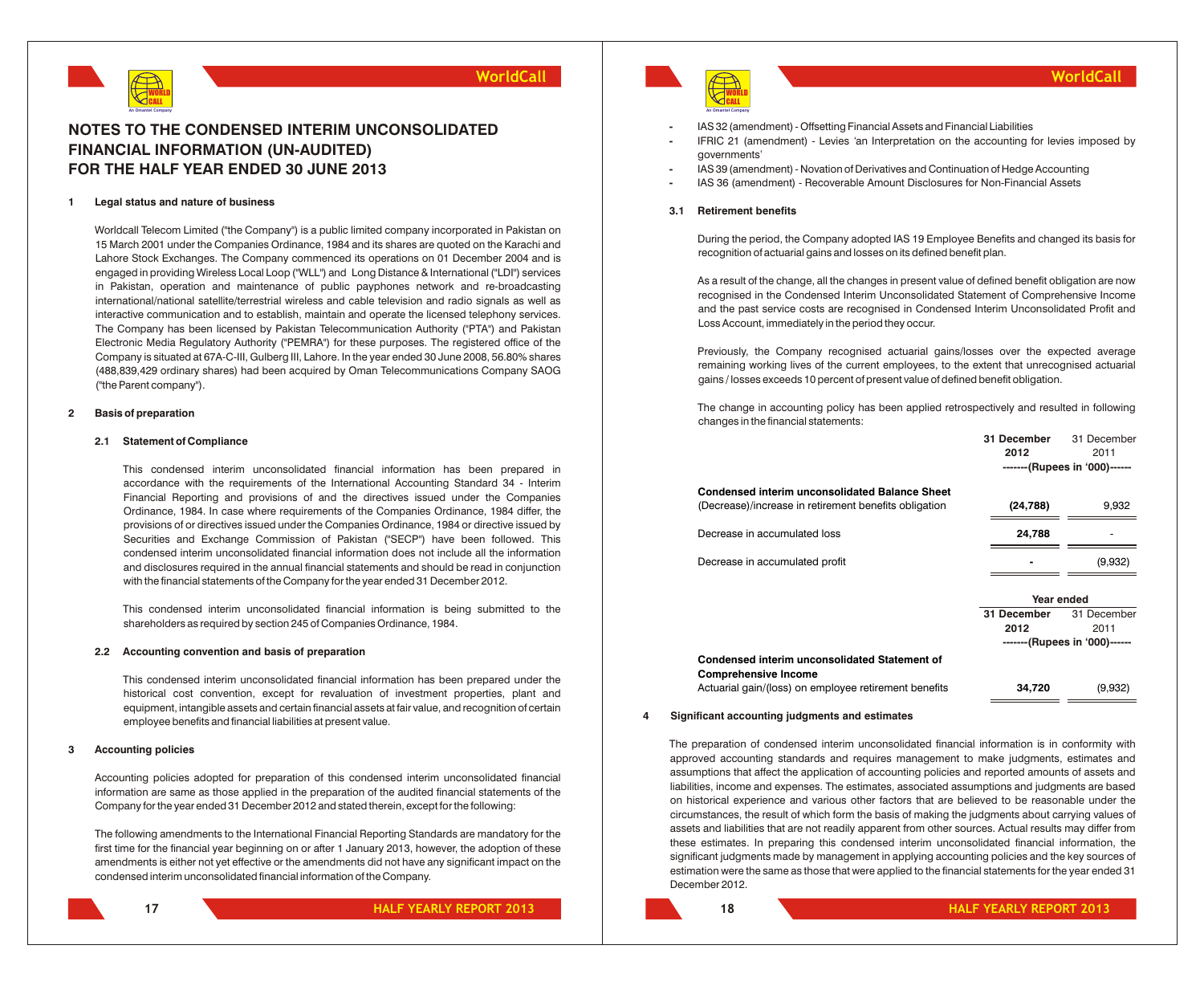| An Omantel Company |  |
|--------------------|--|

|    |     |                                         |             |                 | WorldCall                                            |
|----|-----|-----------------------------------------|-------------|-----------------|------------------------------------------------------|
|    |     | An Omantel Company                      | <b>Note</b> | 30 June<br>2013 | 31 December<br>2012<br>-------(Rupees in '000)------ |
| 5. |     | Property, plant and equipment           |             |                 |                                                      |
|    |     | Owned and leased assets:                |             |                 |                                                      |
|    |     | Opening net book value                  |             | 13,002,060      | 13,527,048                                           |
|    |     | Additions during the period/year        | 5.1         | 249,557         | 678,907                                              |
|    |     |                                         |             | 13,251,617      | 14,205,955                                           |
|    |     | Disposals for the period/year - NBV     | 5.2         | (3, 487)        | (16, 771)                                            |
|    |     | Adjustment during the period/year - NBV |             | (304)           |                                                      |
|    |     | Depreciation for the period/year        |             | (618, 357)      | (1, 187, 124)                                        |
|    |     | Closing net book value                  | 5.3         | 12,629,469      | 13,002,060                                           |
|    | 5.1 | <b>Break-up of additions</b>            |             |                 |                                                      |
|    |     | Leasehold improvements                  |             | 302             | 3,463                                                |
|    |     | Plant and equipment                     |             | 244,703         | 634,202                                              |
|    |     | Office equipment                        |             | 93              | 962                                                  |
|    |     | Computers                               |             | 1,013           | 36,229                                               |
|    |     | Furniture and fixtures                  |             |                 | 300                                                  |
|    |     | Vehicles                                |             | 3,446           | 3,751                                                |

#### **5.2 Break-up of disposals (at NBV)**

| Leasehold improvement  | (11)     | (24)      |
|------------------------|----------|-----------|
| Office equipment       | (632)    | (40)      |
| Computers              | (45)     | (16,001)  |
| Furniture and fixtures | (256)    | ٠         |
| Vehicles               | (2,543)  | (706)     |
|                        | (3, 487) | (16, 771) |
|                        |          |           |

**5.3** Property, plant and equipment includes equipment deployed in implementing the Universal Service Fund network which is subject to lien exercisable by Universal Service Fund Company ("USFC") in the event of failure by the Company to maintain service availability and quality specification.

|   |                                        |             | 30 June   | 31 December                   |
|---|----------------------------------------|-------------|-----------|-------------------------------|
|   |                                        | <b>Note</b> | 2013      | 2012                          |
|   |                                        |             |           | -------(Rupees in '000)------ |
| 6 | Intangible assets                      |             |           |                               |
|   | Licenses                               |             | 1,656,527 | 1,735,324                     |
|   | Indefeasible right of use - Media cost | 6.1         | 658,434   | 684,568                       |
|   | Software                               |             | 13.062    | 13.774                        |
|   | Goodwill                               | 6.2         | 2,553,494 | 2,553,494                     |
|   |                                        |             | 4,881,517 | 4.987.160                     |

- **6.1** During the year 2011, the Company acquired an indefeasible right of use in respect of capacity procured from Multinet Pakistan (Private) Limited for the period of 15 years.
- **6.2** Goodwill represents the difference between the cost of the acquisition (fair value of consideration paid) and the fair value of the net identifiable assets acquired at the time of merger of Worldcall Telecom Limited with Worldcall Communications Limited, Worldcall Multimedia Limited and Worldcall Broadband Limited.

**19**

**HALF YEARLY REPORT 2013**

**249,557** 678,907



**An Omantel Company**

The Company assessed the recoverable amount of Goodwill at 30 June 2013 and determined that, as of this date, there is no indication of impairment of Goodwill. The recoverable amount was calculated on the basis of five year financial business plan approved by the Board which assumes cash inflows of USD 35 million during the financial year ending 31 December 2013 as foreign currency denominated convertible preference shares with mandatory conversion into equity.

The business plan also includes a comprehensive analysis of the existing operational deployments of the Company along with strategic direction of future investments and business growth. Discount rate of 16% was used for the calculation of net present value of future cash flows. The cash flows beyond the five years period have been extrapolated using a steady 5% growth rate which is consistent with the long-term average growth rate for the industry, whereas for impairment calculation no growth is considered in cash flows beyond five years as per International Accounting Standard 36 - Impairment of Assets.

|                                                                                          | 30 June<br>2013 | 31 December<br>2012           |
|------------------------------------------------------------------------------------------|-----------------|-------------------------------|
| Long term investment - classified as held for sale                                       |                 | -------(Rupees in '000)------ |
| Foreign subsidiary - Unguoted                                                            |                 |                               |
| Worldcall Telecommunications Lanka (Private) Limited<br>(Incorporated in Sri Lanka)      |                 |                               |
| 7,221,740 (31 December 2012: 7,221,740) ordinary shares of<br>Sri Lankan Rupees 10 each. |                 |                               |

| Equity held 70.65% (31 December 2012: 70.65%) | 44.406   | 44.406   |
|-----------------------------------------------|----------|----------|
| Share deposit monev                           | 13.671   | 13,671   |
|                                               | 58,077   | 58.077   |
|                                               |          |          |
| Less: Provision for impairment                | (58,077) | (58.077) |
|                                               | -        |          |
|                                               |          |          |

The Company's foreign subsidiary namely Worldcall Telecommunications Lanka (Private) Limited was suffering losses as the demand for payphones in Sri Lanka has greatly diminished. Keeping in view the Sri Lankan market conditions and negative equity of the subsidiary, the management decided and approved the winding up of the subsidiary. Long term investment in subsidiary was classified as discontinued operations.

#### **8 Long term trade receivables**

This represents receivable from the sale of Optical Fiber Cable stated at amortized cost by using the discount rate of 16%. This amount is receivable from Pakistan Mobile Communications (Private) Limited over a period of five years and from Getronics Pakistan (Private) Limited over a period of 20 years. **30 June** 31 December

|   |                                            | <b>Note</b> | 2013                          | 2012      |
|---|--------------------------------------------|-------------|-------------------------------|-----------|
| 9 | Short term borrowings                      |             | -------(Rupees in '000)------ |           |
|   | Habib Bank Limited - I                     | 9.1         | 734.000                       | 708,000   |
|   | Habib Bank Limited - II                    | 9.2         | 220,000                       | 194,459   |
|   | <b>KASB Bank Limited</b>                   |             |                               | 49,500    |
|   | Soneri Bank Limited - I                    | 9.3         | 36,896                        | 42,196    |
|   | Soneri Bank Limited - II                   | 9.4         | 36,531                        | 4,879     |
|   | Standard Chartered Bank (Pakistan) Limited |             |                               | 15,733    |
|   |                                            |             | 1,027,427                     | 1,014,767 |
|   |                                            |             |                               |           |

**WorldCall**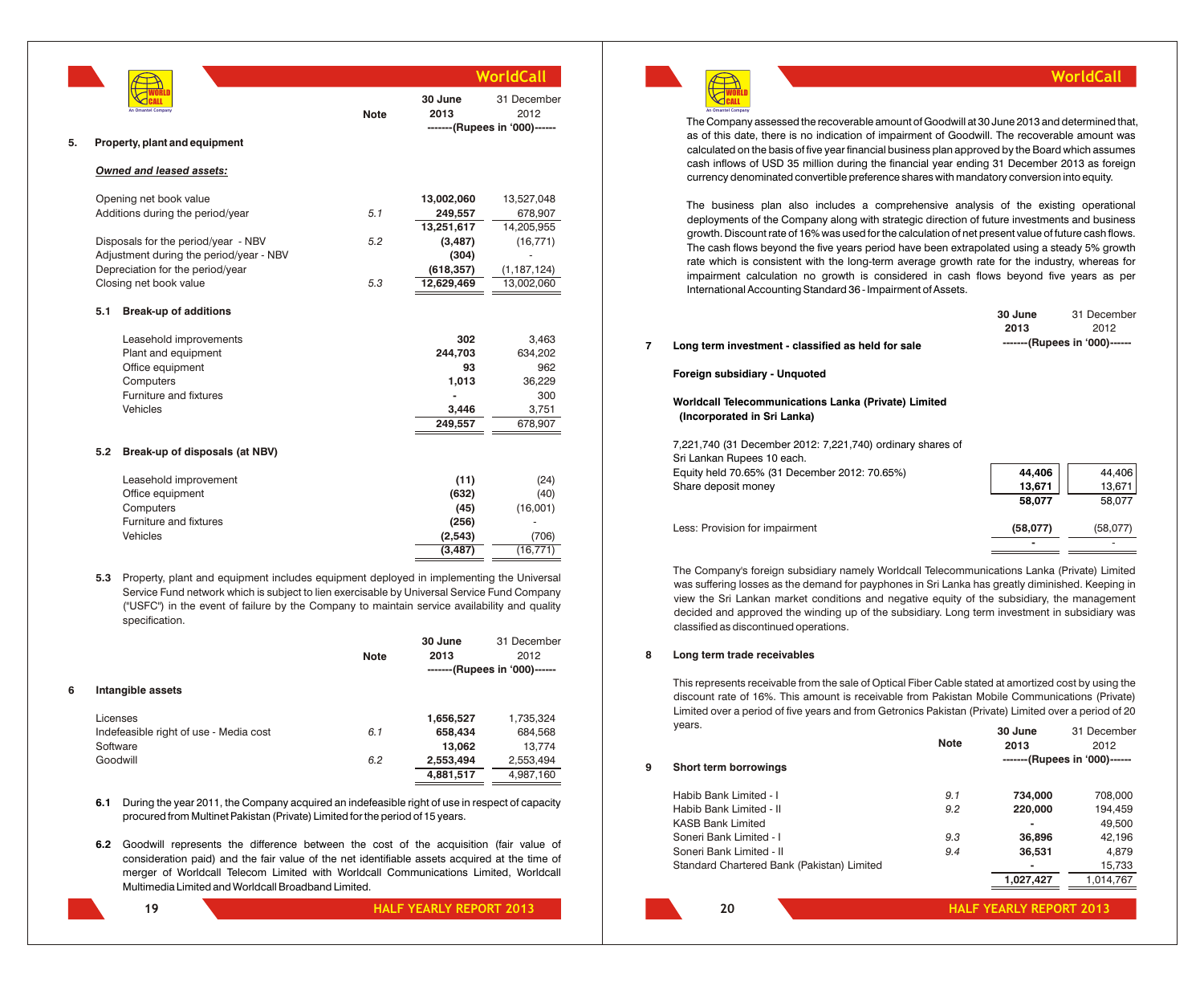

- **9.1** This represents a bridge loan facility of Rs. 734 million from Habib Bank Limited ("HBL") to bridge Convertible Preference Shares to be issued by the Company. The said facility is repayable up to 31 July 2013 or receipts against Preference shares, whichever is earlier, having mark-up of 3 month KIBOR plus 3.50% per annum. Facility is completely secured under joint pari passu hypothecation agreement for present and future fixed and current assets of the Company amounting to Rs. 1,015.67 million.
- **9.2** This represents a working capital finance facility of Rs. 220 million from Habib Bank Limited ("HBL"). The said facility is repayable up to 31 July 2013 or receipts against Preference shares, whichever is earlier, having mark-up of one month KIBOR plus 0.75% per annum. To secure the facility, an unconditional, irrevocable, first demand stand-by letter of credit has been issued by National Bank of Oman favouring Habib Bank Limited. This arrangement shall remain effective until all obligations under the facility are settled.
- **9.3** This facility is repayable up to 23 May 2014 having mark up of one month KIBOR plus 3% per annum. It is secured through joint pari passu hypothecation agreement with 25% margin.
- **9.4** This facility is repayable up to 23 May 2014 having mark up of one month KIBOR plus 3% per annum. It is secured through joint pari passu hypothecation agreement with 25% margin.

|    |                                     | 30 June<br>2013 | 31 December<br>2012           |
|----|-------------------------------------|-----------------|-------------------------------|
|    |                                     |                 | -------(Rupees in '000)------ |
| 10 | Term finance certificates - secured |                 |                               |
|    | Term finance certificates           | 1,643,735       | 1,643,735                     |
|    | Less: Initial transaction cost      | (53,994)        | (53,994)                      |
|    |                                     | 1,589,741       | 1,589,741                     |
|    | Amortization of transaction cost    | 53,994          | 50,342                        |
|    |                                     | 1,643,735       | 1,640,083                     |
|    | Less: Current maturity              |                 |                               |
|    |                                     | 1.643.735       | 1.640.083                     |
|    |                                     |                 |                               |

Term finance certificates have a face value of Rs. 5,000 per certificate.

#### *Term finance certificates*

These represent listed Term Finance Certificates ("TFC") amounting to Rs. 4,000 million. Out of this, Rs. 3,000 million was received on account of Pre-IPO and Rs. 1,000 million was offered to public for subscription. These TFCs were redeemable in seven equal semi annual instalments commencing from October 2010. Profit rate is charged at six months average KIBOR plus 1.60% per annum. These are secured by way of first pari passu charge on the present and future fixed assets of the Company amounting to Rs. 5,333.33 million and assignment of licenses.

These TFCs have been rescheduled by majority of TFC holders. The principal will be repayable in three semi annual instalments commencing from 07 October 2014.

| An Omantel Company |
|--------------------|

|    | An Omantel Company                    | 2013      | 2012<br>-------(Rupees in '000)------ |
|----|---------------------------------------|-----------|---------------------------------------|
| 11 | Long term loan                        |           |                                       |
|    | Receipt                               | 2,943,855 | 2,943,855                             |
|    | Less: Initial transaction cost        | (42, 668) | (42, 668)                             |
|    |                                       | 2,901,187 | 2,901,187                             |
|    |                                       |           |                                       |
|    | Add: Amortization of transaction cost | 13,715    | 10,667                                |
|    |                                       | 2,914,902 | 2,911,854                             |
|    |                                       |           |                                       |
|    | Add: Exchange loss                    | 464,745   | 406,095                               |
|    |                                       | 3,379,647 | 3,317,949                             |
|    |                                       |           |                                       |
|    | Less: Current maturity                | (98, 800) | (502, 493)                            |
|    |                                       | 3,280,847 | 2,815,456                             |
|    |                                       |           |                                       |

**30 June**

31 December

**WorldCall**

This represents foreign currency syndicated loan facility amounting to USD 35 million from Askari Bank Limited OFF-Shore Banking Unit, Bahrain with the lead arranger being Askari Bank Limited. Initially, this loan was repayable in 20 equal quarterly instalments with 2 years grace period commencing from 06 June 2013. Profit is charged at three months average LIBOR plus 1.75% per annum and monitoring fee at 1.20% per annum. To secure the facility an unconditional, irrevocable, first demand stand-by letter of credit has been issued by National Bank of Oman favoring Askari Bank Limited against the corporate guarantee of Oman Telecommunication Company SAOG. This arrangement shall remain effective until all obligations under the facility are settled.

During the period, this loan has been rescheduled by Askari Bank Limited. Keeping other terms and conditions same, the principal is repayable in 16 quarterly instalments commencing from 06 June 2014. The aggregate grace period is now 3 years from the original date of the loan facility.

| 12 | Long term payables                                                                                                    | 30 June<br>2013              | 31 December<br>2012<br>-------(Rupees in '000)------ |
|----|-----------------------------------------------------------------------------------------------------------------------|------------------------------|------------------------------------------------------|
|    | Payable to Pakistan Telecommunication Authority<br>Payable to Multinet Pakistan (Private) Limited<br><b>Suppliers</b> | 680.546<br>54.566<br>457,239 | 768.589<br>115,835<br>404,020                        |
|    |                                                                                                                       | 1,192,351                    | 1.288.444                                            |

#### **13 Contingencies and commitments**

**Contingencies**

#### **13.1 Billing disputes with PTCL**

- **13.1.1** There is a dispute of Rs.72.64 million (31 December 2012: Rs 72.64 million) with PTCL of non revenue time of prepaid calling cards and Rs. 42.42 million (31 December 2012: Rs 41.40 million) for excess minutes billed on account of interconnect and settlement charges. The company is hopeful that matter will be decided in favour of the company.
- **13.1.2** PTCL has charged the Company excess Domestic Private Lease Circuits (DPLC) and other media charges amounting to Rs. 195.51 million (31 December 2012: Rs.183.99 million) on account of difference in rates, distances and date of activations. The Company has deposited Rs. 40 million (31 December 2012: Rs. 40 million) in Escrow Account on account of dispute of charging of bandwidth charges from the date of activation of Digital Interface Units (DIUs) for

**21**

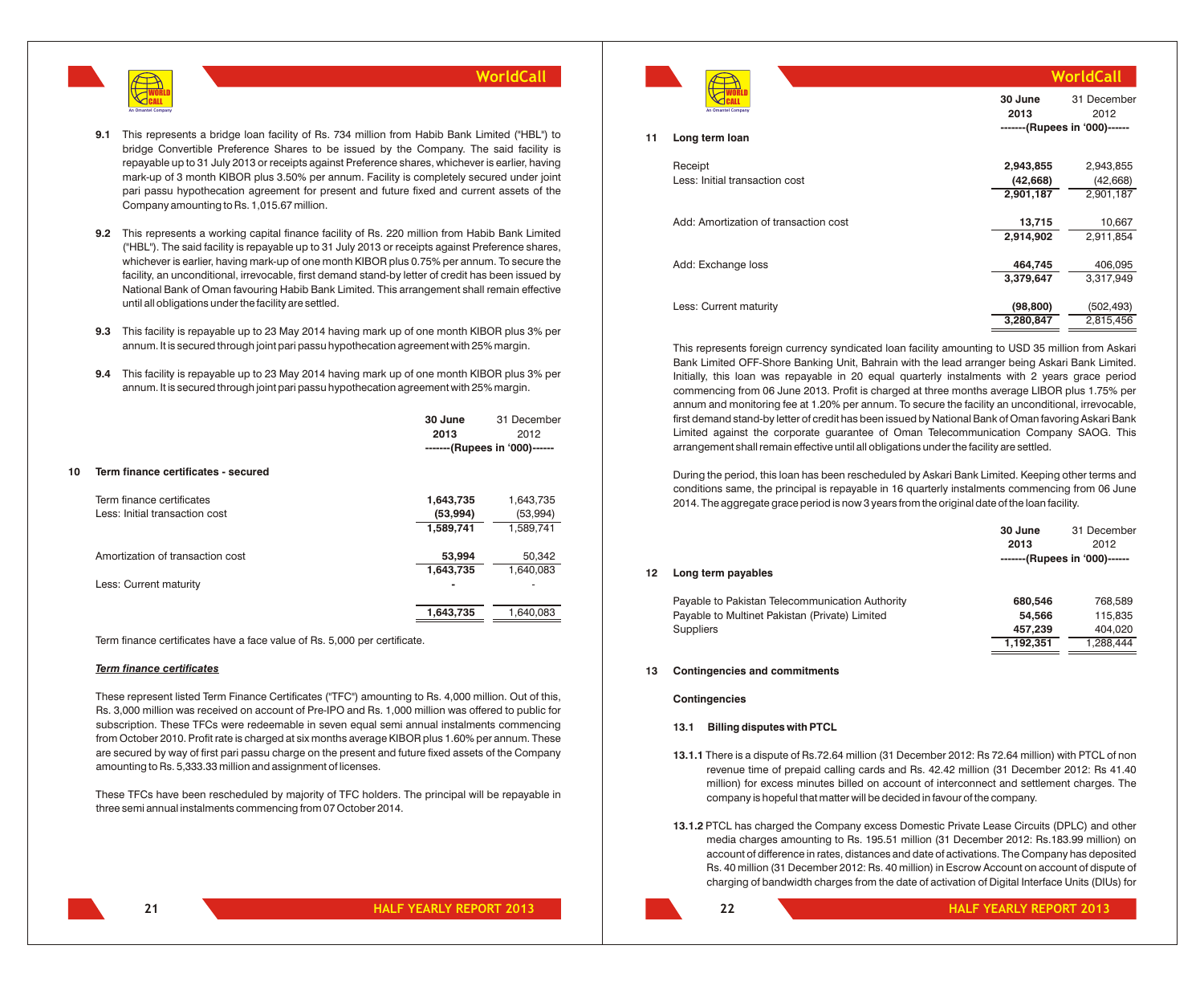

commercial operation and in proportion to activation of DIUs related to each DPLC link and excess charging in respect of Karachi-Rawalpindi link which was never activated. The company is hopeful that matter will be decided in favour of the Company.

#### **13.2 Disputes with Pakistan Telecommunication Authority (PTA)**

- **13.2.1** There is a dispute with PTA on roll out of Company's 479 MHz and 3.5 GHz frequency bands licenses for allegedly not completing roll out within prescribed time. The dispute is pending adjudication at PTA. The Company is hopeful that the issue will be favorably resolved at the level of PTA.
- **13.2.2** There is a dispute with PTA on payment of Research & Development Fund contribution amounting to Rs. 5.65 million (31 December 2012: Rs. 5.65 million). The legal validity of this fund is under challenge before the Honorable Supreme Court of Pakistan. The Company is hopeful of a favorable decision.
- **13.2.3** There is a dispute with PTA on payment of contribution of APC for USF amounting to Rs. 491 million (31 December 2012: Rs. 491 million) in relation to the period prior to the valid formation of USF fund by the Federal Government. Out of this amount, Rs. 394 million has been deposited with PTA. The matter is pending adjudication before the Honourable Supreme Court of Pakistan. The Company is hopeful of a favourable decision.

#### **13.3 Taxation issues**

- **13.3.1** Income Tax Return for the tax year ended 30 June 2006 was filed under the self assessment scheme. Subsequently the case was reopened by invoking the provisions of section 122 (5A). Additions were made on account of brought forward losses, gratuity and goodwill of Rs. 773 million. The appeal of the Company is pending in Income Tax Appellate Tribunal Lahore. The company is hopeful that the matter will be decided in favour of the Company.
- **13.3.2** Income Tax Returns for the tax year ended 30 June 2003 were filed under the self assessment scheme of Worldcall Communications Limited, Worldcall Multimedia Limited, Worldcall Broadband Limited and Worldcall Phonecards Limited, now merged into the Company. The Company has received orders under section 122(5A) against the said returns filed under self assessment on 02 January 2009. As per Orders, the Income Tax Department intends to amend the returns on certain issues such as depreciation, turnover tax adjustment, gratuity provision, share premium, allocation of expenses to capital gain, mark up from associates and share deposit money amounting to Rs. 29.9 million. An appeal has been filed by the Company against the orders before the Commissioner of Income Tax (Appeals). Commissioner of Income Tax (Appeals) has restored the original assessment order U/S 177 dated 17 May 2005 for Worldcall Broadband Limited. Remaining appeals were also decided and a partial relief was given by CIT (Appeals), while being aggrieved, the Company has filed appeals in Income Tax Appellate Tribunal Lahore. Based on legal advice, the company is hopeful that matter will be decided in favour of the Company.
- **13.3.3** There is a dispute with sales tax authorities for payment of Rs.167 million claimed and obtained as sales tax refund in the year 2006 by the Company. The matter is presently being adjudicated by the Honorable Lahore High Court Lahore. An injunction currently holds field which precludes recovery from the Company. The Company has paid 20% of principal amount to date to the department against the said dispute. Moreover, this is an industrial issue and in case companies of other jurisdiction the Inland Revenue Tribunal has dismissed the case of sales tax authorities. It is therefore, the Company is hopeful of a favorable decision.



31 December

**498,805** 2,058,367

**30 June**

#### **13.4 Others**

**13.4.1** Samsung claimed an amount of Rs.138.32 million (USD 1.4 million) against its receivables under a certain settlement and services agreement. However, the Company denies the claim on the basis that Samsung failed to fulfil its obligations and did not provide services for which Company reserves the right to initiate appropriate proceedings against Samsung. Based on the legal advice, the Company is hopeful that matter will be resolved in its favour.

|    |                                                        | <b>JU JUIIE</b><br>2013            | <b>31 DECEMBER</b><br>2012         |
|----|--------------------------------------------------------|------------------------------------|------------------------------------|
|    | <b>Commitments</b>                                     |                                    | -------(Rupees in '000)------      |
|    | 13.5 Outstanding quarantees                            | 1,182,550                          | 1,213,373                          |
|    | 13.6 Commitments in respect of capital expenditure     | 2,010,086                          | 2,070,847                          |
|    | 13.7 Outstanding letters of credit                     |                                    | 38,840                             |
|    |                                                        | Half year ended<br>30 June<br>2013 | Half year ended<br>30 June<br>2012 |
| 14 | Cash generated from operations                         |                                    | -------(Rupees in '000)------      |
|    | Loss before taxation                                   | (1,015,045)                        | (755, 251)                         |
|    | Adjustment for non-cash charges and other items:       |                                    |                                    |
|    | Depreciation                                           | 618,357                            | 594,174                            |
|    | Amortization of intangible assets                      | 96,689                             | 96,310                             |
|    | Amortization of transaction cost                       | 6.700                              | 8,527                              |
|    | Discounting charges                                    | 19,220                             | 30,349                             |
|    | Amortization of receivables                            | (3,880)                            | 554,608                            |
|    | Provision for doubtful receivables                     | 107,667                            | 79,100                             |
|    | Provision for stores and spares                        | 11,000                             | 3,000                              |
|    | Impairment loss on available for sale financial assets |                                    | 28,334                             |
|    | Exchange loss on foreign currency loan                 | 58,650                             | 151,800                            |
|    | Gain on sale of property, plant and equipment          | (3,506)                            | (2, 162)                           |
|    | <b>Retirement benefits</b>                             | 29,525                             | 52,025                             |
|    | Finance cost                                           | 299,895                            | 275,107                            |
|    | Profit before working capital changes                  | 225,272                            | 1,115,921                          |
|    |                                                        |                                    |                                    |

#### **Effect on cash flow due to working capital changes:**

| (Increase)/decrease in the current assets |           |            |
|-------------------------------------------|-----------|------------|
| Stores and spares                         | 15.704    | (3,341)    |
| Stock in trade                            | (22, 199) | 15,806     |
| Trade debts                               | 286,698   | (547, 441) |
| Loans and advances                        | (118,596) | (31, 959)  |
| Deposits and prepayments                  | (23,610)  | (72, 732)  |
| Other receivables                         | (39,018)  | 26,752     |
| Increase in current liabilities           |           |            |
| Trade and other payables                  | 174.554   | 1,555,361  |
|                                           | 273,533   | 942.446    |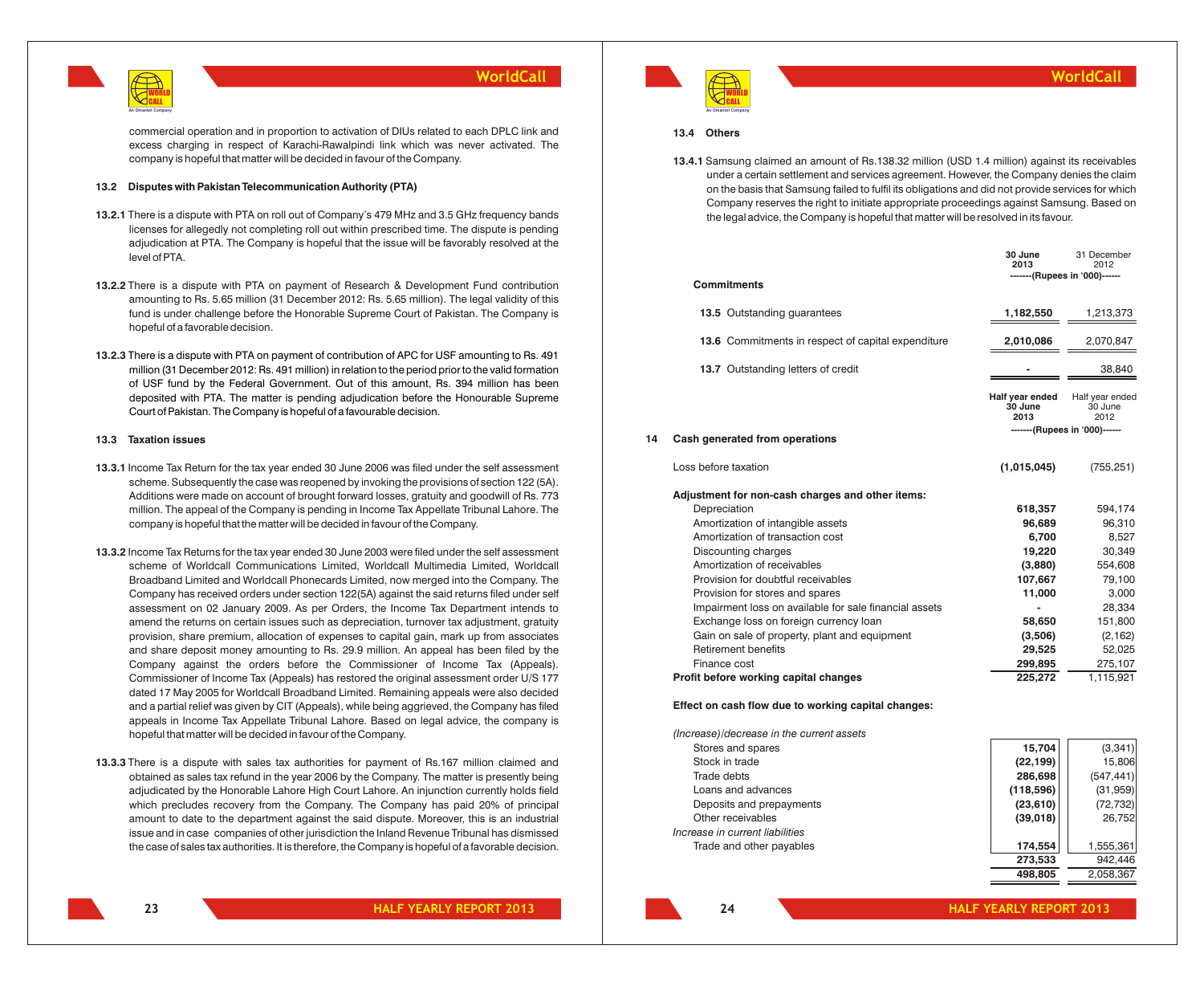



### **WorldCall**

**16.1 Financial assets subject to offsetting**

|                                 |      | As at 30 June 2013                                              |                                                                                                                         |                                                                                                      |                                                                                   |             |                                                                      |
|---------------------------------|------|-----------------------------------------------------------------|-------------------------------------------------------------------------------------------------------------------------|------------------------------------------------------------------------------------------------------|-----------------------------------------------------------------------------------|-------------|----------------------------------------------------------------------|
|                                 | Note | <b>Gross</b><br>amounts of<br>recognised<br>financial<br>assets | Gross<br>amount of<br>recognised<br>financial<br>liabilities off<br>set in the<br>statement of<br>financial<br>position | Net amount<br>of financial<br>assets<br>presented in<br>the<br>statement of<br>financial<br>position | Related<br>amounts not<br>off set in the<br>statement of<br>financial<br>position | Net amount  | Financial<br>assets not<br>in scope of<br>off setting<br>disclosures |
| <b>Financial assets</b>         |      | A                                                               | в                                                                                                                       | $C = A-B$                                                                                            | D                                                                                 | $E = C - D$ |                                                                      |
| Long term trade receivables     | 8    | ٠                                                               | ۰                                                                                                                       | ٠                                                                                                    | $\blacksquare$                                                                    | ٠           | 188.414                                                              |
| Long term loans and deposits    |      |                                                                 | ۰                                                                                                                       | ٠                                                                                                    |                                                                                   |             | 88,312                                                               |
| Trade debts                     |      | 4,011,891                                                       | (1,723,024)                                                                                                             | 2,288,867                                                                                            | ٠                                                                                 | 2,288,867   |                                                                      |
| Loans and advances - considered |      |                                                                 |                                                                                                                         |                                                                                                      |                                                                                   |             |                                                                      |
| good                            |      |                                                                 |                                                                                                                         | ٠                                                                                                    | $\overline{\phantom{a}}$                                                          | ٠           | 648,143                                                              |
| Other receivables - current     |      | ٠                                                               |                                                                                                                         | ٠                                                                                                    | $\blacksquare$                                                                    | ٠           | 82,069                                                               |
| Short term investments          |      | ٠                                                               |                                                                                                                         | ٠                                                                                                    | $\overline{\phantom{a}}$                                                          | ٠           | 100,953                                                              |
| Cash and bank balances          |      |                                                                 |                                                                                                                         |                                                                                                      | $\blacksquare$                                                                    | ٠           | 79,917                                                               |
|                                 |      | 4,011,891                                                       | (1,723,024)                                                                                                             | 2,288,867                                                                                            | ٠                                                                                 | 2,288,867   |                                                                      |

#### **16.2 Financial liabilities subject to offsetting**

|                                       |    |                                                               |                                                                                                                    | As at 30 June 2013                                                                                                       |                                                                 |             |                                                                              |
|---------------------------------------|----|---------------------------------------------------------------|--------------------------------------------------------------------------------------------------------------------|--------------------------------------------------------------------------------------------------------------------------|-----------------------------------------------------------------|-------------|------------------------------------------------------------------------------|
|                                       |    | Gross<br>amounts of<br>recognised<br>financial<br>liabilities | Gross<br>amount of<br>recognised<br>financial<br>assets off<br>set in the<br>statement of<br>financial<br>position | Net amount<br>of financial<br>liabilities<br>presented in off set in the<br>the<br>statement of<br>financial<br>position | Related<br>amounts not<br>statement of<br>financial<br>position | Net amount  | Financial<br>liabilities<br>not in<br>scope of<br>off setting<br>disclosures |
| <b>Financial liabilities</b>          |    | A                                                             | в                                                                                                                  | $C = A - B$                                                                                                              | D                                                               | $E = C - D$ |                                                                              |
| Short term borrowings                 | 9  |                                                               |                                                                                                                    |                                                                                                                          |                                                                 |             | 1,027,427                                                                    |
| Running finances under mark-up        |    |                                                               |                                                                                                                    |                                                                                                                          |                                                                 |             |                                                                              |
| arrangements - secured                |    |                                                               |                                                                                                                    |                                                                                                                          |                                                                 |             | 787,760                                                                      |
| Licence fee payable                   |    |                                                               |                                                                                                                    |                                                                                                                          |                                                                 |             | 1,021,500                                                                    |
| Trade and other payables              |    | 7,780,292                                                     | (1,908,910)                                                                                                        | 5,871,382                                                                                                                |                                                                 | 5,871,382   |                                                                              |
| Interest and mark-up accrued          |    |                                                               |                                                                                                                    |                                                                                                                          |                                                                 |             | 277,343                                                                      |
| Term finance certificates - secured   | 10 |                                                               |                                                                                                                    |                                                                                                                          |                                                                 |             | 1,643,735                                                                    |
| Long term loan                        | 11 |                                                               |                                                                                                                    |                                                                                                                          |                                                                 |             | 3,379,647                                                                    |
| Liabilities against assets subject to |    |                                                               |                                                                                                                    |                                                                                                                          |                                                                 |             |                                                                              |
| finance lease                         |    |                                                               |                                                                                                                    |                                                                                                                          |                                                                 |             | 79,814                                                                       |
| Long term payables                    | 12 |                                                               |                                                                                                                    |                                                                                                                          |                                                                 |             | 1,192,351                                                                    |
| Long term deposits                    |    |                                                               |                                                                                                                    |                                                                                                                          | ٠                                                               |             | 42,432                                                                       |
|                                       |    | 7,780,292                                                     | (1,908,910)                                                                                                        | 5,871,382                                                                                                                | ٠                                                               | 5,871,382   |                                                                              |

#### **15 Related party transactions**

The related parties comprise of shareholders, foreign subsidiary, local associated companies, related group companies, directors of the Company, companies where directors also hold directorship and key management personnel. Significant transactions with related parties are as follows:

|                                                               |                                                                                                 | Half year ended<br>30 June<br>2013 | Half year ended<br>30 June<br>2012                   |
|---------------------------------------------------------------|-------------------------------------------------------------------------------------------------|------------------------------------|------------------------------------------------------|
|                                                               |                                                                                                 |                                    | ------- (Rupees in '000)------                       |
| <b>Relationship with the</b><br>Company                       | <b>Nature of transactions</b>                                                                   |                                    |                                                      |
| <b>Parent Company</b>                                         | Purchase of goods and services<br>Sale of goods and services                                    | 16<br>6                            | 392,146<br>33,843                                    |
| Other related parties                                         | Purchase of goods and services<br>Sale of goods and services                                    | 5,042<br>510                       | 4,584<br>1,330                                       |
|                                                               | Key management personnel Salaries and other employee benefits                                   | 155,580                            | 170.637                                              |
|                                                               | All transactions with related parties have been carried out on commercial terms and conditions. |                                    |                                                      |
|                                                               |                                                                                                 | 30 June<br>2013                    | 31 December<br>2012<br>-------(Rupees in '000)------ |
| <b>Period end balances</b>                                    |                                                                                                 |                                    |                                                      |
| Receivable from related parties<br>Payable to related parties |                                                                                                 | 228,813<br>2,176,138               | 228,813<br>2.104.212                                 |

These are in normal course of business and are interest free.

#### **16 Financial instruments**

#### **Offsetting of financial assets and financial liabilities**

The Company adopted Disclosures-Offsetting Financial Assets and Financial Liabilities (amendments to IFRS 7). The disclosures set out in the tables below include financial assets and financial liabilities that:

- are offset in the Company's balance sheet; or
- are subject to an enforceable master netting arrangement or similar agreement that covers similar financial instruments, irrespective of whether they are offset in the balance sheet.

At the date of balance sheet, the Company has no enforceable master netting arrangements or other similar arrangements.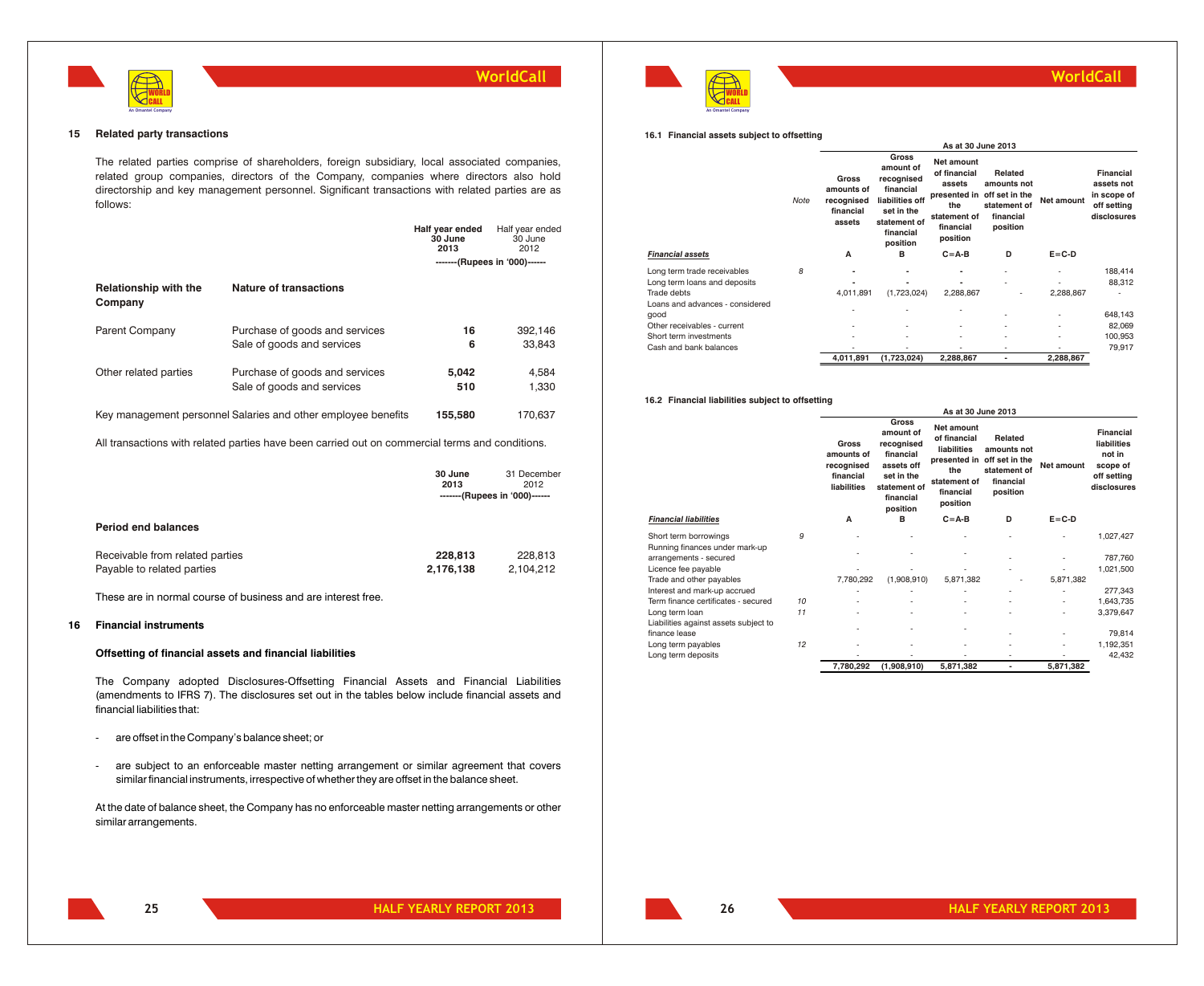

**WorldCall**

|                                         |   |                                                          |                                                                                                                         | As at 31 December 2012                                                                               |                                                                                   |                          |                                                                      |  |
|-----------------------------------------|---|----------------------------------------------------------|-------------------------------------------------------------------------------------------------------------------------|------------------------------------------------------------------------------------------------------|-----------------------------------------------------------------------------------|--------------------------|----------------------------------------------------------------------|--|
|                                         |   | Gross<br>amounts of<br>recognised<br>financial<br>assets | Gross<br>amount of<br>recognised<br>financial<br>liabilities off<br>set in the<br>statement of<br>financial<br>position | Net amount<br>of financial<br>assets<br>presented in<br>the<br>statement of<br>financial<br>position | Related<br>amounts not<br>off set in the<br>statement of<br>financial<br>position | Net amount               | Financial<br>assets not<br>in scope of<br>off setting<br>disclosures |  |
| <b>Financial assets</b>                 |   | A                                                        | в                                                                                                                       | $C = A-B$                                                                                            | D                                                                                 | $E = C - D$              |                                                                      |  |
| Long term trade receivables             | 8 |                                                          |                                                                                                                         |                                                                                                      |                                                                                   |                          | 242.883                                                              |  |
| Long term loans and deposits            |   |                                                          |                                                                                                                         |                                                                                                      |                                                                                   |                          | 122,074                                                              |  |
| Trade debts                             |   | 4,504,836                                                | (1,879,953)                                                                                                             | 2,624,883                                                                                            | ٠                                                                                 | 2,624,883                | ٠                                                                    |  |
| Loans and advances - considered<br>good |   | $\overline{\phantom{a}}$                                 |                                                                                                                         |                                                                                                      |                                                                                   | ٠                        | 591,399                                                              |  |
| Other receivables - current             |   | $\overline{\phantom{a}}$                                 |                                                                                                                         |                                                                                                      | ۰                                                                                 | $\overline{\phantom{a}}$ | 37,694                                                               |  |
| Short term investments                  |   | $\overline{\phantom{a}}$                                 |                                                                                                                         | ٠                                                                                                    | ٠                                                                                 | $\overline{\phantom{a}}$ | 104,982                                                              |  |
| Cash and bank balances                  |   | ٠                                                        |                                                                                                                         |                                                                                                      | ۰                                                                                 | ۰                        | 100,742                                                              |  |
|                                         |   | 4,504,836                                                | (1,879,953)                                                                                                             | 2,624,883                                                                                            | ٠                                                                                 | 2,624,883                |                                                                      |  |

**Financial liabilities subject to offsetting**

**WORLD** CALL **An Omantel Company**

|                                                          |      |                                                               |                                                                                                                           | As at 31 December 2012                                                                           |                                                                                                |                          |                                                                              |
|----------------------------------------------------------|------|---------------------------------------------------------------|---------------------------------------------------------------------------------------------------------------------------|--------------------------------------------------------------------------------------------------|------------------------------------------------------------------------------------------------|--------------------------|------------------------------------------------------------------------------|
|                                                          | Note | Gross<br>amounts of<br>recognised<br>financial<br>liabilities | <b>Gross</b><br>amount of<br>recognised<br>financial<br>assets off<br>set in the<br>statement of<br>financial<br>position | <b>Net amount</b><br>of financial<br>liabilities<br>the<br>statement of<br>financial<br>position | Related<br>amounts not<br>presented in off set in the<br>statement of<br>financial<br>position | Net amount               | Financial<br>liabilities<br>not in<br>scope of<br>off setting<br>disclosures |
| <b>Financial liabilities</b>                             |      | A                                                             | в                                                                                                                         | $C = A - B$                                                                                      | D                                                                                              | $E = C - D$              |                                                                              |
| Short term borrowings                                    | 9    |                                                               | ٠                                                                                                                         | ٠                                                                                                | ٠                                                                                              | ٠                        | 1,014,767                                                                    |
| Running finances under mark-up<br>arrangements - secured |      |                                                               |                                                                                                                           |                                                                                                  | ٠                                                                                              |                          | 789,331                                                                      |
| Licence fee payable                                      |      |                                                               |                                                                                                                           |                                                                                                  | ٠                                                                                              |                          | 1,021,500                                                                    |
| Trade and other payables                                 |      | 6,361,439                                                     | (699, 913)                                                                                                                | 5,661,526                                                                                        | ٠                                                                                              | 5,661,526                |                                                                              |
| Interest and mark-up accrued                             |      |                                                               |                                                                                                                           |                                                                                                  | ٠                                                                                              |                          | 245,190                                                                      |
| Term finance certificates - secured                      | 10   |                                                               |                                                                                                                           | ٠                                                                                                | ٠                                                                                              | ٠                        | 1,640,083                                                                    |
| Long term loan                                           | 11   |                                                               |                                                                                                                           |                                                                                                  | ٠                                                                                              | $\overline{\phantom{0}}$ | 3,317,949                                                                    |
| Liabilities against assets subject to<br>finance lease   |      |                                                               |                                                                                                                           |                                                                                                  | ٠                                                                                              | ۰                        | 105,005                                                                      |
| Long term payables                                       | 13   |                                                               |                                                                                                                           | ٠                                                                                                | ٠                                                                                              | ۰                        | 1,288,444                                                                    |
| Long term deposits                                       |      |                                                               |                                                                                                                           |                                                                                                  | ٠                                                                                              |                          | 42,458                                                                       |
|                                                          |      | 6,361,439                                                     | (699,913)                                                                                                                 | 5,661,526                                                                                        | ٠                                                                                              | 5,661,526                |                                                                              |

#### **17 Date of authorization for issue**

This condensed interim unconsolidated financial information was authorized for issue on 26 July 2013 by the Board of Directors of the Company.

#### **18 General**

Figures have been rounded off to the nearest of thousand of rupee.

**Contention of Chief Executive Officer** Director **Chief Executive Officer**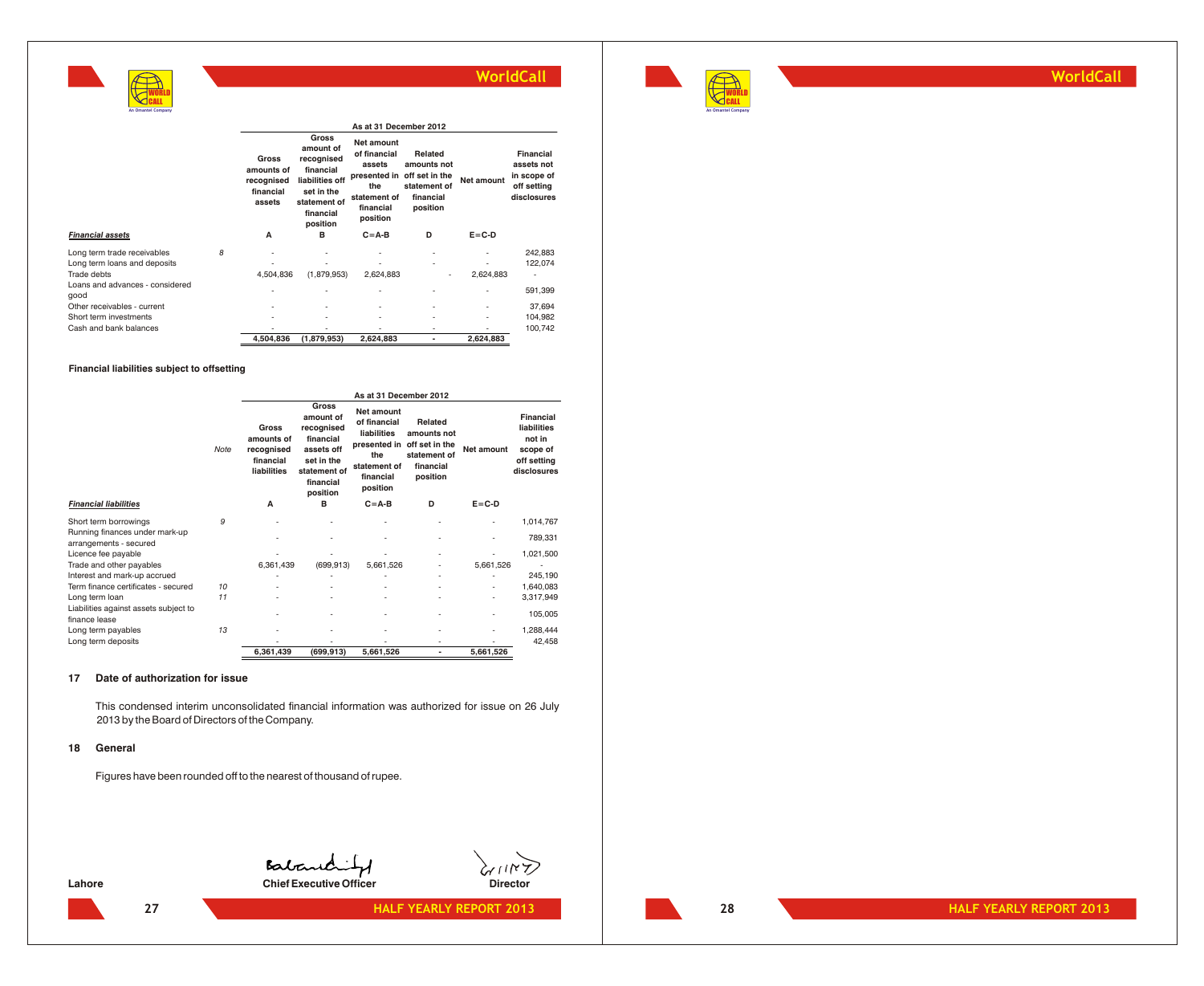

# **WORLDCALL TELECOM LIMITED AND ITS SUBSIDIARY**

**CONDENSED INTERIM CONSOLIDATED HALF YEARLY FINANCIAL INFORMATION (UN-AUDITED)**

**30 JUNE 2013**



## **DIRECTORS' REVIEW**

The Directors of Worldcall Telecom Limited ("WTL" or the "Parent Company") are pleased to present condensed consolidated financial information of the Group for the six months ended 30 June 2013.

### **Group Foreign Subsidiary**

**WorldCall Telecommunications Lanka (Pvt.) Limited**

Winding up of the subsidiary is in process as approved in the last year's AGM of the Parent Company. In annexed condensed consolidated financial information, the subsidiary has been accounted for under IFRS 5 as discontinued operations.

For and on behalf of the Board of Directors

26 July 2013 Chief Executive Officer

Batano **Lahore Babar Ali Syed**

**29**

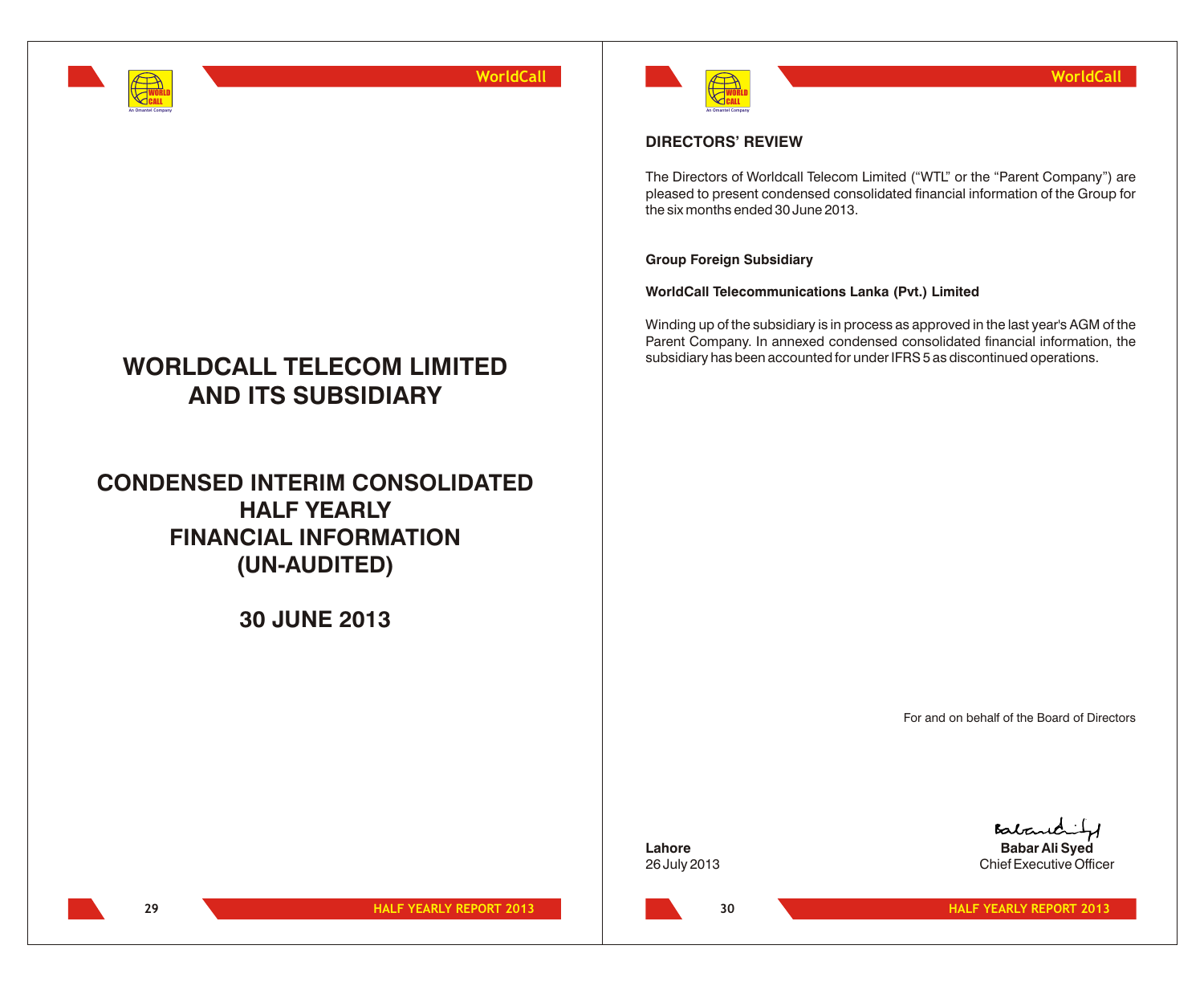

#### **CONDENSED INTERIM CONSOLIDATED BALANCE SHEET (Un-Audited)**<br>AS AT 30 JUNE 2013 **AS AT 30 JUNE 2013** Restated<br>C<sub>1</sub> Desambe

|                                                                                                               |                | 30 June       | 31 December                    | 31 December |
|---------------------------------------------------------------------------------------------------------------|----------------|---------------|--------------------------------|-------------|
|                                                                                                               | Note           | 2013          | 2012<br>-(Rupees in '000)----  | 2011        |
| <b>NON CURRENT ASSETS</b>                                                                                     |                |               |                                |             |
| <b>Tangible fixed assets</b>                                                                                  |                |               |                                |             |
| Property, plant and equipment                                                                                 | 6              | 12,629,469    | 13,002,060                     | 13,527,048  |
| Capital work-in-progress                                                                                      |                | 766,106       | 782,635                        | 650,986     |
|                                                                                                               |                | 13,395,575    | 13,784,695                     | 14,178,034  |
| Intangible assets                                                                                             | $\overline{7}$ | 4,881,517     | 4,987,160                      | 5,183,628   |
| <b>Investment properties</b>                                                                                  |                | 160,474       | 160,474                        | 146,074     |
| Long term trade receivables                                                                                   | 8              | 188,414       | 242,883                        | 18,092      |
| <b>Deferred taxation</b>                                                                                      |                | 1,703,563     | 1,295,068                      | 288,499     |
| Long term loans and deposits                                                                                  |                | 88,312        | 122,074                        | 132,323     |
| <b>CURRENT ASSETS</b>                                                                                         |                | 20,417,855    | 20,592,354                     | 19,946,650  |
| Stores and spares                                                                                             |                | 198,387       | 225,091                        | 235,415     |
| Stock in trade                                                                                                |                | 230,339       | 208,140                        | 201,901     |
| Trade debts                                                                                                   |                | 2,288,867     | 2,624,883                      | 3,252,683   |
| Loans and advances - considered good                                                                          |                | 1,560,012     | 1,441,416                      | 1,058,229   |
| Deposits and prepayments                                                                                      |                | 214,458       | 190,848                        | 142,945     |
| Other receivables                                                                                             |                | 94,772        | 56,742                         | 81,995      |
| Short term investments                                                                                        |                | 100,953       | 104,982                        | 114,489     |
| Income tax recoverable - net                                                                                  |                | 163,256       | 154,656                        | 163,943     |
| Cash and bank balances                                                                                        |                | 79,917        | 100,742                        | 327,028     |
|                                                                                                               |                | 4,930,961     | 5,107,500                      | 5,578,628   |
| Non - current assets classified as held for sale                                                              | 9              | 37            | 144                            | 23          |
|                                                                                                               |                | 4,930,998     | 5,107,644                      | 5,578,651   |
| <b>CURRENT LIABILITIES</b>                                                                                    |                |               |                                |             |
| Current maturities of non-current liabilities                                                                 |                | 1,243,155     | 1,447,025                      | 2,095,116   |
| Running finance under mark-up arrangements - secured                                                          |                | 787,760       | 789,331                        | 979,373     |
| Short term borrowings                                                                                         | 10             | 1,027,427     | 1,014,767                      | 118,503     |
| License fee payable                                                                                           |                | 1,021,500     | 1,021,500                      | 1,021,500   |
| Trade and other payables                                                                                      |                | 6,122,445     | 5,947,891                      | 4,589,727   |
| Interest and mark-up accrued                                                                                  |                | 277,343       | 245,190                        | 140,183     |
|                                                                                                               | 9              | 10,479,630    | 10,465,704                     | 8,944,402   |
| Non - current liabilities classified as held for sale                                                         |                | 2,771         | 3,563                          | 7,278       |
|                                                                                                               |                | 10,482,401    | 10,469,267                     | 8,951,680   |
| <b>NET CURRENT LIABILITIES</b>                                                                                |                | (5,551,403)   | (5,361,623)                    | (3,373,029) |
| <b>NON CURRENT LIABILITIES</b>                                                                                |                |               |                                |             |
| Term finance certificates - secured                                                                           | 11             | 1,643,735     | 1,640,083                      | 1,081,213   |
| Long term loan                                                                                                | 12             | 3,280,847     | 2,815,456                      | 3,060,004   |
| Deferred income                                                                                               |                |               | 65,916                         | 166,300     |
| Retirement benefits                                                                                           |                | 352,759       | 362,907                        | 310,007     |
| Liabilities against assets subject to finance lease                                                           |                | 3,722         | 44,904                         | 89,471      |
| Long term payables                                                                                            | 13             | 1,192,351     | 1,288,444                      | 1,494,620   |
| Long term deposits                                                                                            |                | 42,432        | 42,458                         | 42,661      |
|                                                                                                               |                | 6,515,846     | 6,260,168                      | 6,244,276   |
| Contingencies and commitments                                                                                 | 14             |               |                                |             |
|                                                                                                               |                | 8,350,606     | 8,970,563                      | 10,329,345  |
| <b>REPRESENTED BY</b>                                                                                         |                |               |                                |             |
| Share capital and reserves                                                                                    |                |               |                                |             |
| Authorized capital                                                                                            |                |               |                                |             |
| 1,500,000,000 (31 December 2012: 900,000,000) ordinary shares of Rs. 10 each                                  |                | 15,000,000    | 9,000,000                      | 9,000,000   |
| 500,000 (31 December 2012: nil) preference shares of USD 100 each                                             |                |               |                                |             |
| (USD 50,000,000 equivalent to Rs. 6,000,000,000)                                                              |                | 6,000,000     |                                |             |
|                                                                                                               |                |               |                                |             |
| Issued, subscribed and paid up capital                                                                        |                | 8,605,716     | 8,605,716                      | 8,605,716   |
| Share premium                                                                                                 |                | 837,335       | 837,335                        | 837,335     |
| Fair value reserve - available for sale financial assets                                                      |                | 9,806         | 13,835                         | (242, 023)  |
| Exchange translation reserve                                                                                  |                | (3,742)       | (4, 447)                       | (5,868)     |
| Accumulated (loss)/profit                                                                                     |                | (1, 445, 706) | (826, 720)                     | 794,309     |
| Capital and reserves attributable to equity holders of the Company                                            |                | 8,003,409     | 8,625,719                      | 9,989,469   |
| Non controlling interest                                                                                      |                | (3, 375)      | (3,286)                        | (3,369)     |
|                                                                                                               |                | 8,000,034     | 8,622,433                      | 9,986,100   |
| Surplus on revaluation                                                                                        |                | 350,572       | 348,130                        | 343,245     |
|                                                                                                               |                | 8,350,606     | 8,970,563                      | 10,329,345  |
| The annexed notes 1 to 19 form an integral part of this condensed interim consolidated financial information. |                |               |                                |             |
|                                                                                                               |                |               |                                |             |
|                                                                                                               | Babauchilf     |               |                                |             |
| Lahore                                                                                                        |                |               |                                |             |
|                                                                                                               |                |               |                                |             |
| 31                                                                                                            |                |               | <b>HALF YEARLY REPORT 2013</b> |             |
|                                                                                                               |                |               |                                |             |



## **CONDENSED INTERIM CONSOLIDATED PROFIT AND LOSS ACCOUNT (UN-AUDITED) FOR THE HALF YEAR ENDED 30 JUNE 2013**

|                                                                        |               | <b>Half year</b> | Half year     | Quarter                      | Quarter     |
|------------------------------------------------------------------------|---------------|------------------|---------------|------------------------------|-------------|
|                                                                        |               | ended            | ended         | ended                        | ended       |
|                                                                        |               | 30 June          | 30 June       | 30 June                      | 30 June     |
|                                                                        |               | 2013             | 2012          | 2013                         | 2012        |
|                                                                        | <b>Note</b>   |                  |               | -(Rupees in '000)----------- |             |
| <b>Continuing operations</b>                                           |               |                  |               |                              |             |
| Revenue - net                                                          |               | 1,814,978        | 4,811,253     | 844,934                      | 2,751,181   |
| Direct cost                                                            |               | (1,812,613)      | (4, 442, 159) | (898, 792)                   | (2,356,292) |
| Gross profit/(loss)                                                    |               | 2,365            | 369,094       | (53, 858)                    | 394,889     |
| Operating cost                                                         |               | (597, 564)       | (722, 591)    | (316, 945)                   | (367, 710)  |
| <b>Operating (loss)/profit</b>                                         |               | (595, 199)       | (353, 497)    | (370, 803)                   | 27,179      |
| Finance cost                                                           |               | (325, 815)       | (313,983)     | (161, 683)                   | (142,900)   |
|                                                                        |               | (921, 014)       | (667, 480)    | (532, 486)                   | (115, 721)  |
| Impairment loss on available for sale<br>financial assets              |               |                  | (28, 334)     |                              | (28, 334)   |
| Other operating income                                                 |               | 13,906           | 147,145       | 5,760                        | 140,669     |
| Other operating expenses                                               |               | (107, 937)       | (206, 582)    | (29, 445)                    | (174, 432)  |
| Loss before taxation                                                   |               | (1,015,045)      | (755, 251)    | (556, 171)                   | (177, 818)  |
| Taxation                                                               |               | 399,420          | 329,016       | 197,091                      | 151,273     |
| Loss after taxation from                                               |               |                  |               |                              |             |
| continuing operations                                                  |               | (615, 625)       | (426,235)     | (359,080)                    | (26, 545)   |
| <b>Discontinued operations</b>                                         |               |                  |               |                              |             |
| Loss for the period from discontinued                                  | 9             |                  |               |                              |             |
| operations                                                             |               | (1, 301)         | (1, 473)      | (355)                        | (694)       |
|                                                                        |               | (616, 926)       | (427, 708)    | (359, 435)                   | (27, 239)   |
| Attributable to:                                                       |               |                  |               |                              |             |
| Equity holders of parent                                               |               | (616, 544)       | (427, 276)    | (359, 435)                   | (27, 036)   |
| Non controlling interest                                               |               | (382)            | (432)         |                              | (203)       |
|                                                                        |               | (616, 926)       | (427, 708)    | (359, 435)                   | (27, 239)   |
| Loss per share - basic and diluted<br>From continuing and discontinued |               |                  |               |                              |             |
| operations                                                             | <b>Rupees</b> | (0.72)           | (0.50)        | (0.42)                       | (0.03)      |
| From continuing operations                                             | <b>Rupees</b> | (0.72)           | (0.50)        | (0.42)                       | (0.03)      |
|                                                                        |               |                  |               |                              |             |

The annexed notes 1 to 19 form an integral part of this condensed interim consolidated financial information.



Batanchil

**HALF YEARLY REPORT 2013** 

**Lahore Chief Executive Officer Chief Executive Officer Director** 

**WorldCall**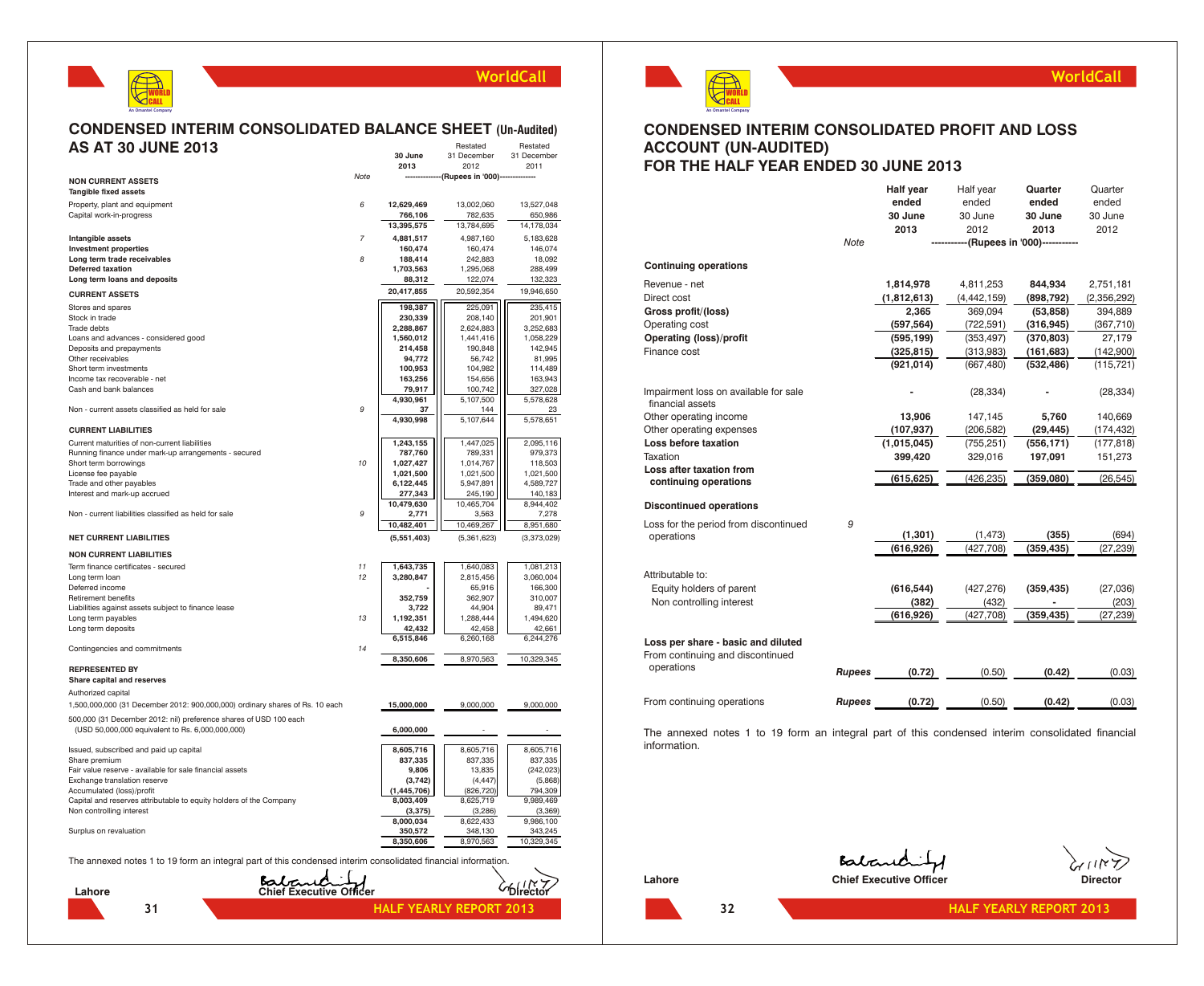

# **CONDENSED INTERIM CONSOLIDATED STATEMENT OF COMPREHENSIVE INCOME (UN-AUDITED) FOR THE HALF YEAR ENDED 30 JUNE 2013**

|                                                                          | Half year ended<br>30 June<br>2013 | Half year ended<br>30 June<br>2012 | Quarter ended<br>30 June<br>2013                          | Quarter ended<br>30 June<br>2012 |
|--------------------------------------------------------------------------|------------------------------------|------------------------------------|-----------------------------------------------------------|----------------------------------|
|                                                                          |                                    |                                    | ------------(Rupees in '000)----------------------------- |                                  |
| Loss for the period                                                      | (616, 926)                         | (427,708)                          | (359, 435)                                                | (27, 239)                        |
| Other comprehensive (loss)income -<br>net of tax:                        |                                    |                                    |                                                           |                                  |
| Items that are or may be reclassified<br>subsequently to profit or loss: |                                    |                                    |                                                           |                                  |
| Exchange differences on translating<br>foreign operations                | 998                                | 6,615                              | 1,877                                                     | 13,209                           |
| Net change in fair value of available<br>for sale financial assets       | (4,029)                            | (32, 605)                          | 568                                                       | (45, 316)                        |
| Impairment loss transferred to profit<br>and loss account                | (3,031)                            | 28,334<br>2,344                    | 2,445                                                     | 28,334<br>(3,773)                |
| Total comprehensive loss for the period                                  | (619, 957)                         | (425, 364)                         | (356,990)                                                 | (31, 012)                        |
| Attributable to:                                                         |                                    |                                    |                                                           |                                  |
| Equity holders of the Parent<br>Non controlling interest                 | (619, 868)<br>(89)                 | (426, 874)<br>1,510                | (357, 437)<br>447                                         | (34, 223)<br>3,211               |
|                                                                          | (619,957)                          | (425, 364)                         | (356,990)                                                 | (31, 012)                        |

The annexed notes 1 to 19 form an integral part of this condensed interim consolidated financial information.



# **CONDENSED INTERIM CONSOLIDATED CASH FLOW STATEMENT (UN-AUDITED)**

# **FOR THE HALF YEAR ENDED 30 JUNE 2013**

|                                                                  | <b>Note</b> | 30 June<br>2013                 | 30 June<br>2012 |
|------------------------------------------------------------------|-------------|---------------------------------|-----------------|
|                                                                  |             | -------(Rupees in '000)-------- |                 |
|                                                                  |             |                                 |                 |
| Cash flows from operating activities                             |             |                                 |                 |
| Cash generated from operations                                   | 15          | 498,699                         | 2,059,751       |
| Decrease in long term deposits receivable                        |             | 33,762                          | 1,794           |
| Increase in long term trade receivable                           |             |                                 | (803, 635)      |
| Decrease in long term deposits payable                           |             | (26)                            | (144)           |
| Decrease in deferred income                                      |             | (65, 916)                       | (100, 384)      |
| Increase/(decrease) in long term payables                        |             | 68,518                          | (417, 520)      |
| Retirement benefits paid                                         |             | (51, 728)                       | (7, 213)        |
| Finance cost paid                                                |             | (267, 742)                      | (160, 664)      |
| Taxes paid                                                       |             | (17, 675)                       | (10, 795)       |
| Net cash generated from operating activities                     |             | 197,892                         | 561,190         |
|                                                                  |             |                                 |                 |
| Cash flows from investing activities                             |             |                                 |                 |
| Fixed capital expenditure                                        |             | (208, 669)                      | (453, 157)      |
| Proceeds from sale of property, plant and equipment              |             | 6,993                           | 18,908          |
| Net cash used in investing activities                            |             | (201, 676)                      | (434, 249)      |
| Cash flows from financing activities                             |             |                                 |                 |
|                                                                  |             |                                 |                 |
| Running finance - net                                            |             | (1,571)                         | (187, 463)      |
| Receipt of short term borrowings - net                           |             | 12,660                          | 17,471          |
| Repayment of liabilities against assets subject to finance lease |             | (28, 237)                       | (26, 795)       |
| Net cash used in financing activities                            |             | (17, 148)                       | (196, 787)      |
| Net decrease in cash and cash equivalents                        |             | (20, 932)                       | (69, 846)       |
| Cash and bank balance at the beginning of the period             |             | 100,886                         | 327,051         |
| Cash and bank balance at the end of the period                   |             | 79,954                          | 257,205         |
|                                                                  |             |                                 |                 |

The annexed notes 1 to 19 form an integral part of this condensed interim consolidated financial information.

**33**

**Lahore Chief Executive Officer Director**



**HALF YEARLY REPORT 2013**







**HALF YEARLY REPORT 2013** 

**WorldCall**

**Half year ended** Half year ended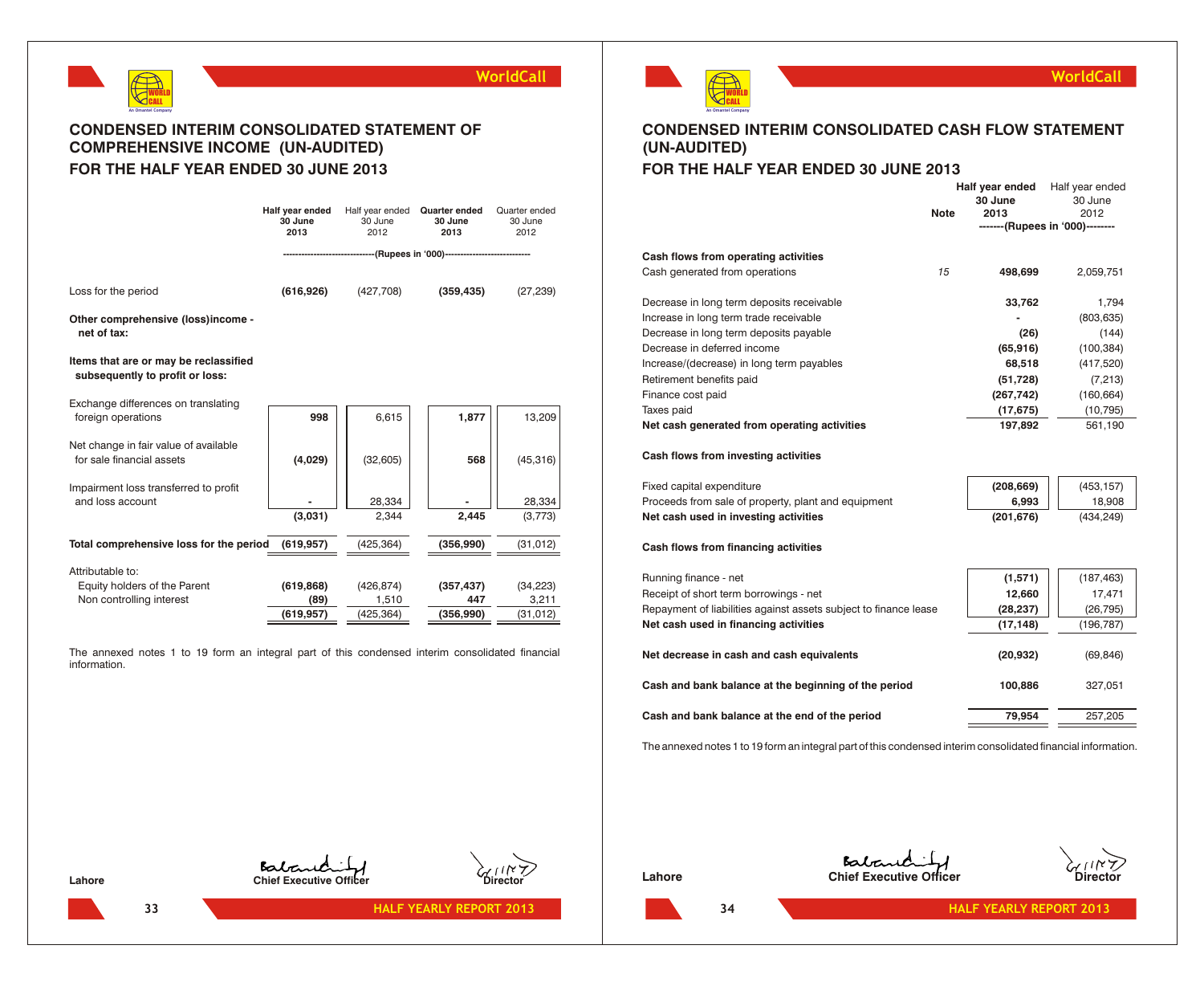| CONDENSED INTERIM CONSOLIDATED STATEMENT OF CHANGES IN EQUITY (UN-AUDIT |                                      |
|-------------------------------------------------------------------------|--------------------------------------|
|                                                                         | FOR THE HALF YEAR ENDED 30 JUNE 2013 |

**ED)**

|                                               | <b>TORI</b>                         |                                 |                                |                                                                                    |                                                  |                                    |                                       |                                                                |                                    |                                           |                                         |                                                    |                            |                                                                                                                  |                                   |
|-----------------------------------------------|-------------------------------------|---------------------------------|--------------------------------|------------------------------------------------------------------------------------|--------------------------------------------------|------------------------------------|---------------------------------------|----------------------------------------------------------------|------------------------------------|-------------------------------------------|-----------------------------------------|----------------------------------------------------|----------------------------|------------------------------------------------------------------------------------------------------------------|-----------------------------------|
|                                               |                                     | Total                           | 10,339,277                     | (9.932)<br>10,329,345                                                              | (425, 364)                                       |                                    | 9,903,981                             | (933, 418)                                                     |                                    | 8,970,563                                 | (619, 957)                              |                                                    | 8,350,606                  |                                                                                                                  | ダミス<br>Director                   |
|                                               | Non                                 | controlling<br>interest         | (3,369)                        | (3,369)                                                                            | 1,510                                            |                                    | (1,859)                               | (1, 427)                                                       |                                    | (3,286)                                   | (89)                                    |                                                    | (3,375)                    |                                                                                                                  |                                   |
|                                               | Sub                                 | Total                           | 10,342,646                     | (9.932)<br>10,332,714                                                              | (426, 874)                                       |                                    | 9,905,840                             | (931, 991)                                                     |                                    | 8,973,849                                 | (619, 868)                              |                                                    | 8,353,981                  |                                                                                                                  |                                   |
|                                               | Revaluation                         | reserve                         | 343,245                        | 343,245                                                                            |                                                  | 3,393                              | 346,638                               |                                                                | 1,492                              | 348,130                                   |                                         | 2,442                                              | 350,572                    |                                                                                                                  |                                   |
| Attributable to equity holders of the Company | Accumulate<br>d profit/             | (loss)                          | 804,241                        | (9.932)<br>794,309                                                                 | (427, 276)                                       | (3, 393)                           | 363,640                               | (1, 188, 868)                                                  | (1,492)                            | (826, 720)                                | (616,544)                               | (2, 442)                                           | (1,445,706)                |                                                                                                                  |                                   |
|                                               | translation<br>Currency             | reserve                         | (5,868)                        | (5,868)                                                                            | 4,673                                            |                                    | (1, 195)                              | (3,252)                                                        |                                    | (4,447)                                   | 705                                     |                                                    | (3,742)                    |                                                                                                                  |                                   |
|                                               | Fair value<br>available<br>reserve- | for sale<br>financial<br>assets | (242, 023)                     | (242, 023)                                                                         | (4, 271)                                         |                                    | (246, 294)                            | 260,129                                                        |                                    | 13,835                                    | (4,029)                                 |                                                    | 9,806                      |                                                                                                                  | Chief Executive Officer<br>estant |
|                                               | <b>Share</b>                        | premium                         | 837,335                        | 837,335                                                                            |                                                  |                                    | 837,335                               |                                                                |                                    | 837,335                                   |                                         |                                                    | 837,335                    |                                                                                                                  |                                   |
|                                               | <b>Share</b>                        | capital                         | 8,605,716<br>-----------       | 8,605,716                                                                          |                                                  |                                    | 8,605,716                             |                                                                |                                    | 8,605,716                                 |                                         |                                                    | 8,605,716                  |                                                                                                                  |                                   |
|                                               |                                     |                                 | Balance as at 31 December 2011 | Balance as at 31 December 2011 - restated<br>Effect of change in accounting policy | Total comprehensive income/(loss) for the period | Transfer to surplus on revaluation | Balance as at 30 June 2012 - restated | Total comprehensive income/(loss) for the<br>period - restated | Transfer to surplus on revaluation | Balance as at 31 December 2012 - restated | Total comprehensive loss for the period | $\overline{5}$<br>Transfer to surplus on revaluati | Balance as at 30 June 2013 | an integral part of this condensed interim consolidated financial information.<br>The annexed notes 1 to 19 form | Lahore                            |



## **NOTES TO THE CONDENSED INTERIM CONSOLIDATED FINANCIAL INFORMATION (UN-AUDITED) FOR THE HALF YEAR ENDED 30 JUNE 2013**

**1 Legal status and nature of business**

**1.1 The Group consists of:**

Worldcall Telecom Limited; and Worldcall Telecommunications Lanka (Private) Limited

**1.2** Worldcall Telecom Limited ("the Company") is a public limited company incorporated in Pakistan on 15 March 2001 under the Companies Ordinance, 1984 and its shares are quoted on the Karachi and Lahore Stock Exchanges. The Company commenced its operations on 01 December 2004 and is engaged in providing Wireless Local Loop ("WLL") and Long Distance & International ("LDI") services in Pakistan, operation and maintenance of public payphones network and re-broadcasting international/national satellite/terrestrial wireless and cable television and radio signals as well as interactive communication and to establish, maintain and operate the licensed telephony services. The Company has been licensed by Pakistan Telecommunication Authority ("PTA") and Pakistan Electronic Media Regulatory Authority ("PEMRA") for these purposes. The registered office of the Company is situated at 67-A, C-III, Gulberg III, Lahore. In the year ended 30 June 2008, 56.80% shares (488,839,429 ordinary shares) had been acquired by Oman Telecommunications Company SAOG ("the Parent Company").

Worldcall Telecommunications Lanka (Private) Limited ("the Subsidiary") was incorporated in Sri Lanka and is a joint venture with Hayleys Group to operate payphones. The principal activity of the Subsidiary is the operation and maintenance of a public payphones network. Payphones are installed at various shops/commercial outlets. The Company holds 70.65% of voting securities in the Subsidiary.

#### **2 Basis of preparation**

#### **Consolidation**

The condensed interim consolidated financial information includes the financial information of the Company and its Subsidiary. The financial information of the Subsidiary has been consolidated on a line by line basis.

#### **Subsidiary**

Subsidiary is an entity controlled by the Company. Control exists when the Company has the power, directly or indirectly, to govern the financial and operating policies of the entity so as to benefit from its activities. The financial information of the Subsidiary is included in the condensed interim consolidated financial information from the date that control commences until the date that control ceases.

#### **Transactions eliminated on consolidation**

Intragroup balances and any other unrealized gains and losses or income and expenses arising from intragroup transactions are eliminated in preparing the condensed interim consolidated financial information. Unrealized losses are eliminated in the same way as unrealized gains but only to the extent that there is no evidence of impairment.

**35**

**HALF YEARLY REPORT 2013**

**HALF YEARLY REPORT 2013** 

**WorldCall**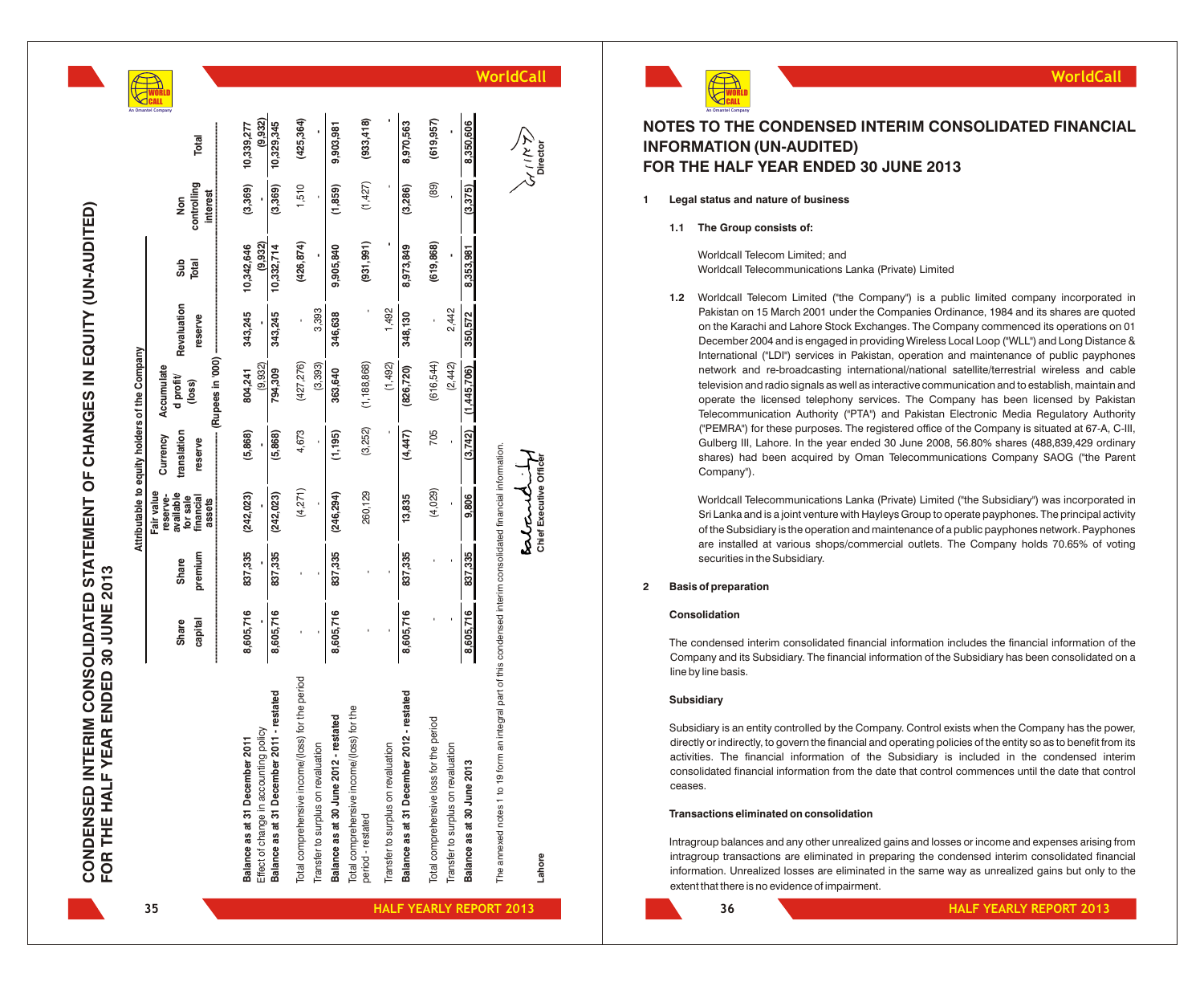

Non controlling interest is that part of net results of operations and of net assets of the Subsidiary attributable to interest which are not owned by the Group. Non controlling interest is presented separately in the consolidated financial statements. In view of negative equity of the Subsidiary, the complete amount of losses are being borne by the Company.

#### **3 Statement of Compliance**

This condensed interim consolidated financial information for the period has been prepared in accordance with the requirements of the International Accounting Standard 34 - Interim Financial Reporting and provisions of and the directives issued under the Companies Ordinance, 1984. In case where requirements of Companies Ordinance, 1984 differ, the provisions of or directives issued under the Companies Ordinance, 1984 or directives issued by Securities and Exchange Commission of Pakistan ("SECP") have been followed. This condensed interim consolidated financial information does not include all the information and disclosures required in the annual consolidated financial statements and should be read in conjunction with the financial statements of the Group for the year ended 31 December 2012.

#### **4 Accounting policies**

Accounting policies adopted for preparation of this condensed interim consolidated financial information are same as those applied in the preparation of the audited financial statements of the Group for the year ended 31 December 2012 and stated therein, except for the following:

The following amendments to the International Financial Reporting Standards are mandatory for the first time for the financial year beginning on or after 1 January 2013, however, the adoption of these amendments is either not yet effective or the amendments did not have any significant impact on the condensed interim consolidated financial information of the Group.

- **-** IAS 32 (amendment) Offsetting Financial Assets and Financial Liabilities
- **-** IFRIC 21 (amendment) Levies *'*an Interpretation on the accounting for levies imposed by governments'
- **-** IAS 39 (amendment) Novation of Derivatives and Continuation of Hedge Accounting
- **-** IAS 36 (amendment) Recoverable Amount Disclosures for Non-Financial Assets

#### **4.1 Retirement benefits**

During the period, the Group adopted IAS 19 Employee Benefits and changed its basis for recognition of actuarial gains and losses on its defined benefit plan.

As a result of the change, all the changes in present value of defined benefit obligation are now recognised in the Condensed Interim consolidated Statement of Comprehensive Income and the past service costs are recognised in Condensed Interim consolidated Profit and Loss Account, immediately in the period they occur.

Previously, the Group recognised actuarial gains/losses over the expected average remaining working lives of the current employees, to the extent that unrecognised actuarial gains / losses exceeds 10 percent of present value of defined benefit obligation.

The change in accounting policy has been applied retrospectively and resulted in following changes in the financial statements:

**An Omantel Company**

### **WorldCall**

| <b>Condensed interim consolidated Balance Sheet</b>   | 31 December<br>2012 | 31 December<br>2011<br>-------(Rupees in '000)------ |
|-------------------------------------------------------|---------------------|------------------------------------------------------|
|                                                       |                     |                                                      |
| (Decrease)/increase in retirement benefits obligation | (24, 788)           | 9,932                                                |
| Decrease in accumulated loss                          | 24,788              |                                                      |
| Decrease in accumulated profit                        |                     | (9,932)                                              |
|                                                       | Year ended          |                                                      |
|                                                       | 31 December         | 31 December                                          |
|                                                       | 2012                | 2011                                                 |
|                                                       |                     | -------(Rupees in '000)------                        |
| Condensed interim consolidated Statement of           |                     |                                                      |
| <b>Comprehensive Income</b>                           |                     |                                                      |
| Actuarial gain/(loss) on employee retirement benefits | 34,720              | (9,932)                                              |

#### **5 Significant accounting judgments and estimates**

The preparation of condensed interim consolidated financial information in conformity with approved accounting standards and requires management to make judgements, estimates and assumptions that affect the application of accounting policies and reported amounts of assets and liabilities, income and expenses. The estimates, associated assumptions and judgements are based on historical experience and various other factors that are believed to be reasonable under the circumstances, the result of which form the basis of making the judgements about carrying values of assets and liabilities that are not readily apparent from other sources. Actual results may differ from these estimates. In preparing this condensed interim consolidated financial information, the significant judgements made by management in applying accounting policies and the key sources of estimation were the same as those that were applied to the financial statements for the year ended 31 December 2012.

|   |                                         | <b>Note</b> | <b>SU JUILE</b><br>2013 | эт ресепрет<br>2012<br>-------(Rupees in '000)------ |
|---|-----------------------------------------|-------------|-------------------------|------------------------------------------------------|
| 6 | Property, plant and equipment           |             |                         |                                                      |
|   | <b>Owned and leased assets:</b>         |             |                         |                                                      |
|   | Opening net book value                  |             | 13,002,060              | 13,527,048                                           |
|   | Additions during the period/year        | 6.1         | 249.557                 | 678,907                                              |
|   |                                         |             | 13,251,617              | 14.205.955                                           |
|   | Disposals for the period/year - NBV     | 6.2         | (3, 487)                | (16, 771)                                            |
|   | Adjustment during the period/year - NBV |             | (304)                   | ٠                                                    |
|   | Depreciation for the period/year        |             | (618, 357)              | (1, 187, 124)                                        |
|   | Closing net book value                  | 6.3         | 12,629,469              | 13.002.060                                           |
|   |                                         |             |                         |                                                      |

**37**

**30 June**

31 December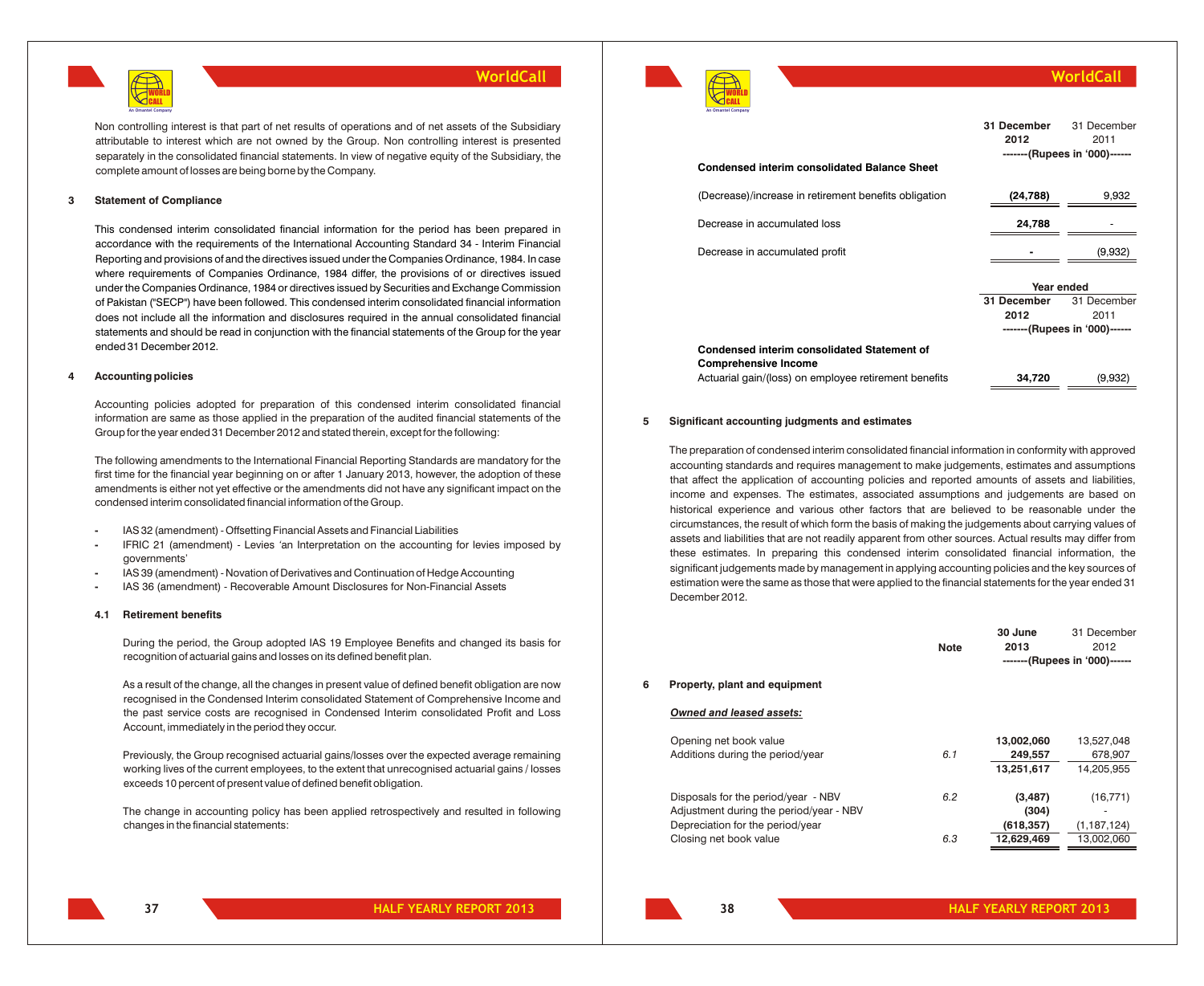**6.1 Break-up of additions** Leasehold improvements **302** 3,463 Plant and equipment **244,703** 634,202 Office equipment **93** 962 Computers **1,013** 36,229 Furniture and fixtures **-** 300 Vehicles **3,446** 3,751 **249,557** 678,907 **6.2 Break-up of disposals (at NBV) 30 June 2013** 31 December 2012 **-------(Rupees in '000)------** CALL **An Omantel Company**

**WORLD** 

| Leasehold improvement  | (11)     | (24)      |
|------------------------|----------|-----------|
| Office equipment       | (632)    | (40)      |
| Computers              | (45)     | (16,001)  |
| Furniture and fixtures | (256)    |           |
| <b>Vehicles</b>        | (2,543)  | (706)     |
|                        | (3, 487) | (16, 771) |
|                        |          |           |

**6.3** Property, plant and equipment includes equipment deployed in implementing the Universal Service Fund network which is subject to lien exercisable by Universal Service Fund Company ("USFC") in the event of failure by the Company to maintain service availability and quality specification.

|   |                                        |     | 30 June   | 31 December                   |
|---|----------------------------------------|-----|-----------|-------------------------------|
|   |                                        |     | 2013      | 2012                          |
|   |                                        |     |           | -------(Rupees in '000)------ |
| 7 | Intangible assets                      |     |           |                               |
|   | Licenses                               |     | 1,656,527 | 1,735,324                     |
|   | Indefeasible right of use - Media cost | 7.1 | 658,434   | 684,568                       |
|   | Software                               |     | 13,062    | 13.774                        |
|   | Goodwill                               | 7.2 | 2,553,494 | 2,553,494                     |
|   |                                        |     | 4,881,517 | 4,987,160                     |
|   |                                        |     |           |                               |

- **7.1** During the year 2011, the Company acquired an indefeasible right of use in respect of capacity procured from Multinet Pakistan (Private) Limited for the period of 15 years.
- **7.2** Goodwill represents the difference between the cost of the acquisition (fair value of consideration paid) and the fair value of the net identifiable assets acquired at the time of merger of Worldcall Telecom Limited with Worldcall Communications Limited, Worldcall Multimedia Limited and Worldcall Broadband Limited.

The Company assessed the recoverable amount of Goodwill at 30 June 2013 and determined that, as of this date, there is no indication of impairment of Goodwill. The recoverable amount was calculated on the basis of five year financial business plan approved by the Board which assumes cash inflows of USD 35 million during the financial year ending 31 December 2013 as foreign currency denominated convertible preference shares with mandatory conversion into equity.

The business plan also includes a comprehensive analysis of the existing operational deployments of the Company along with strategic direction of future investments and business growth. Discount rate of 16% was used for the calculation of net present value of future cash



flows. The cash flows beyond the five years period have been extrapolated using a steady 5% **An Omantel Company** growth rate which is consistent with the long-term average growth rate for the industry, whereas for impairment calculation no growth is considered in cash flows beyond five years as per International Accounting Standard 36 - Impairment of Assets.

**WorldCall**

#### **8 Long term trade receivables**

This represents receivable from the sale of Optical Fiber Cable stated at amortized cost by using the discount rate of 16%. This amount is receivable from Pakistan Mobile Communications (Private) Limited over a period of five years and from Getronics Pakistan (Private) Limited over a period of 20 years.

#### **9 Non current assets and liabilities classified as held for sale**

The Company's foreign subsidiary namely Worldcall Telecommunications Lanka (Private) Limited was suffering losses as the demand for payphones in Sri Lanka has greatly diminished. Keeping in view the Sri Lankan market conditions and negative equity of the subsidiary, the management decided and approved the winding up of the subsidiary. Long term investment in subsidiary has been classified as discontinued operations.

Following are the results for the period ending 30 June 2013 and the comparative period of discontinued operations:

|                                                            | Half year ended<br>30 June<br>2013 | Half year ended<br>30 June<br>2012 |
|------------------------------------------------------------|------------------------------------|------------------------------------|
| <b>Results of discontinued operations</b>                  |                                    | -------(Rupees in '000)------      |
| Revenue                                                    |                                    |                                    |
| Expenses                                                   | (1, 346)                           | (1, 472)                           |
| Results from operating activities                          | (1, 346)                           | (1, 472)                           |
| Finance cost                                               | (1)                                | (1)                                |
| Other income                                               | 46                                 |                                    |
| Loss for the period                                        | (1, 301)                           | (1, 473)                           |
| Cash flow generated from/(used in) discontinued operations |                                    |                                    |
| Net cash used in operating activities                      | (1,318)                            | (1,885)                            |
| Net cash used in investing activities                      |                                    |                                    |
| Net cash generated from financing activities               | 1,211                              | 2,009                              |
| Net cash generated from discontinued operation             | (107)                              | 124                                |
|                                                            | 30 June                            | 31 December                        |
|                                                            | 2013                               | 2012                               |
|                                                            |                                    | -------(Rupees in '000)------      |
| Assets and liabilities classified as held for sale         |                                    |                                    |
| Assets                                                     |                                    |                                    |
| Cash and bank balance                                      | 37                                 | 144                                |
|                                                            | 37                                 | 144                                |
| Liabilities                                                |                                    |                                    |
| Trade and other payables                                   | 2,764                              | 3,556                              |
| Income tax payable                                         | 7                                  | 7                                  |
|                                                            | 2,771                              | 3,563                              |
| 40                                                         | <b>HALF YEARLY REPORT 2013</b>     |                                    |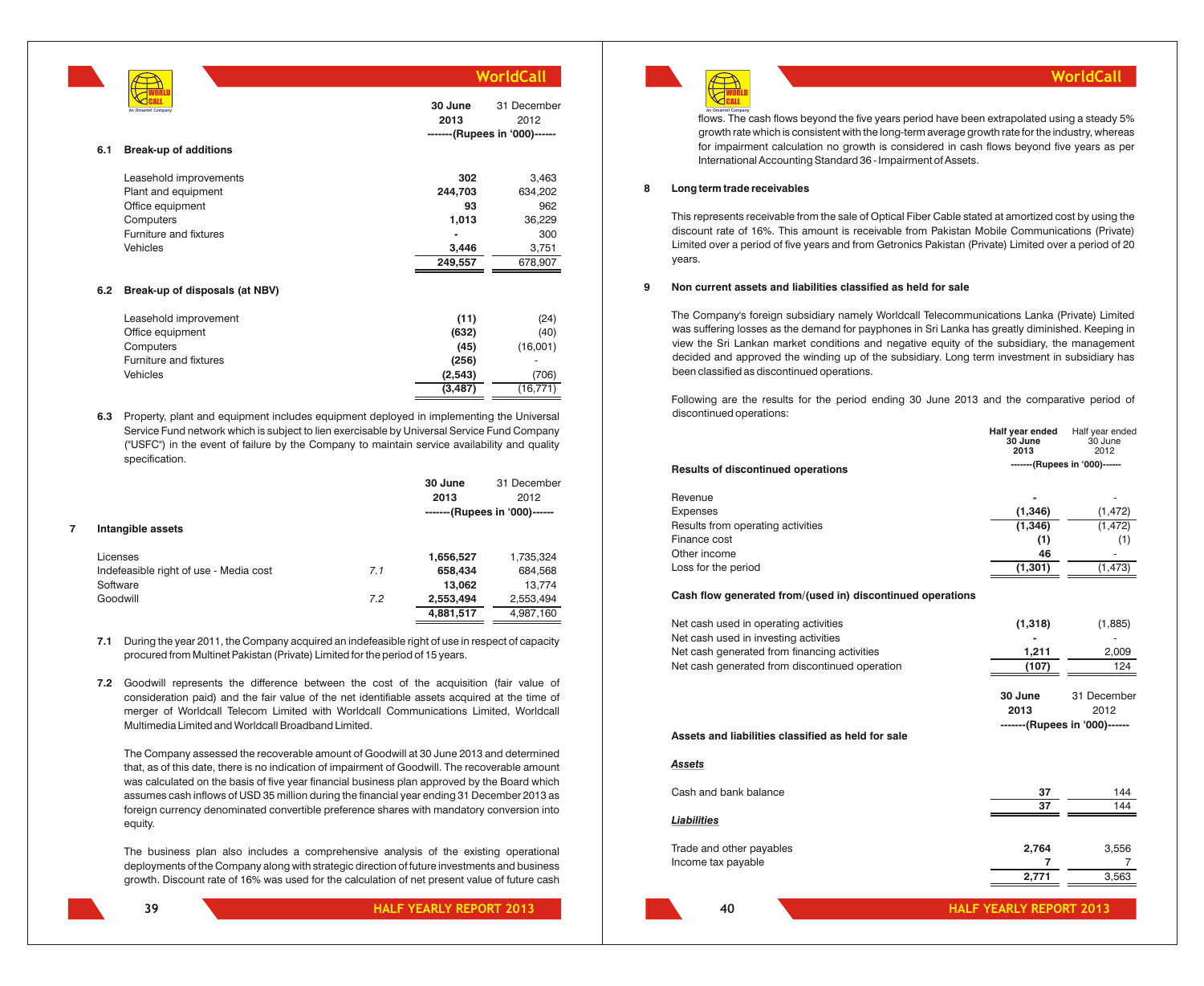

|    | An Omantel Company                         | <b>Note</b> | 30 June<br>2013 | 31 December<br>2012<br>-------(Rupees in '000)------ |
|----|--------------------------------------------|-------------|-----------------|------------------------------------------------------|
| 10 | Short term borrowings                      |             |                 |                                                      |
|    | Habib Bank Limited - I                     | 10.1        | 734.000         | 708.000                                              |
|    | Habib Bank Limited - II                    | 10.2        | 220,000         | 194,459                                              |
|    | <b>KASB Bank Limited</b>                   |             |                 | 49.500                                               |
|    | Soneri Bank Limited - I                    | 10.3        | 36,896          | 42.196                                               |
|    | Soneri Bank Limited - II                   | 10.4        | 36.531          | 4.879                                                |
|    | Standard Chartered Bank (Pakistan) Limited |             | -               | 15,733                                               |
|    |                                            |             | 1,027,427       | 1,014,767                                            |
|    |                                            |             |                 |                                                      |

- **10.1** This represents a bridge loan facility of Rs. 734 million from Habib Bank Limited ("HBL") to bridge Convertible Preference Shares to be issued by the Company. The said facility is repayable up to 31 July 2013 or receipts against Preference shares, whichever is earlier, having mark-up of 3 month KIBOR plus 3.50% per annum. Facility is completely secured under joint pari passu hypothecation agreement for present and future fixed and current assets of the Company amounting to Rs. 1,015.67 million.
- **10.2** This represents a working capital finance facility of Rs. 220 million from Habib Bank Limited ("HBL"). The said facility is repayable up to 31 July 2013 or receipts against Preference shares, whichever is earlier, having mark-up of one month KIBOR plus 0.75% per annum. To secure the facility, an unconditional, irrevocable, first demand stand-by letter of credit has been issued by National Bank of Oman favouring Habib Bank Limited. This arrangement shall remain effective until all obligations under the facility are settled.
- **10.3** This facility is repayable up to 23 May 2014 having mark up of one month KIBOR plus 3% per annum. It is secured through joint pari passu hypothecation agreement with 25% margin.
- **10.4** This facility is repayable up to 23 May 2014 having mark up of one month KIBOR plus 3% per annum. It is secured through joint pari passu hypothecation agreement with 25% margin.

|                  | 30 June | 31 December                   |
|------------------|---------|-------------------------------|
|                  | 2013    | 2012                          |
|                  |         | -------(Rupees in '000)------ |
| icates - secured |         |                               |

#### **11 Term finance certif**

| Term finance certificates<br>Less: Initial transaction cost | 1,643,735<br>(53, 994)<br>1,589,741 | 1,643,735<br>(53,994)<br>1,589,741 |
|-------------------------------------------------------------|-------------------------------------|------------------------------------|
| Amortization of transaction cost                            | 53,994<br>1,643,735                 | 50,342<br>1,640,083                |
| Less: Current maturity                                      |                                     |                                    |
|                                                             | 1,643,735                           | 1,640,083                          |

Term finance certificates have a face value of Rs. 5,000 per certificate.



### **WorldCall**

#### *Term finance certificates*

These represent listed Term Finance Certificates ("TFC") amounting to Rs. 4,000 million. Out of this, Rs. 3,000 million was received on account of Pre-IPO and Rs. 1,000 million was offered to public for subscription. These TFCs were redeemable in seven equal semi annual instalments commencing from October 2010. Profit rate is charged at six months average KIBOR plus 1.60% per annum. These are secured by way of first pari passu charge on the present and future fixed assets of the Company amounting to Rs. 5,333.33 million and assignment of licenses.

These TFCs have been rescheduled by majority of TFC holders. The principal will be repayable in three semi annual instalments commencing from 07 October 2014.

|                                       | 30 June<br>2013 | 31 December<br>2012<br>-------(Rupees in '000)------ |
|---------------------------------------|-----------------|------------------------------------------------------|
| 12<br>Long term loan                  |                 |                                                      |
| Receipt                               | 2,943,855       | 2,943,855                                            |
| Less: Initial transaction cost        | (42, 668)       | (42, 668)                                            |
|                                       | 2,901,187       | 2,901,187                                            |
| Add: Amortization of transaction cost | 13,715          | 10,667                                               |
|                                       | 2,914,902       | 2,911,854                                            |
|                                       |                 |                                                      |
| Add: Exchange loss                    | 464,745         | 406,095                                              |
|                                       | 3,379,647       | 3,317,949                                            |
| Less: Current maturity                | (98, 800)       | (502, 493)                                           |
|                                       | 3,280,847       | 2,815,456                                            |

This represents foreign currency syndicated loan facility amounting to USD 35 million from Askari Bank Limited OFF-Shore Banking Unit, Bahrain with the lead arranger being Askari Bank Limited. Initially, this loan was repayable in 20 equal quarterly instalments with 2 years grace period commencing from 06 June 2013. Profit is charged at three months average LIBOR plus 1.75% per annum and monitoring fee at 1.20% per annum. To secure the facility an unconditional, irrevocable, first demand stand-by letter of credit has been issued by National Bank of Oman favoring Askari Bank Limited against the corporate guarantee of Oman Telecommunication Company SAOG. This arrangement shall remain effective until all obligations under the facility are settled.

During the period, this loan has been rescheduled by Askari Bank Limited. Keeping other terms and conditions same, the principal is repayable in 16 quarterly instalments commencing from 06 June 2014. The aggregate grace period is now 3 years from the original date of the loan facility.

|    |                                                 | 30 June   | 31 December                   |
|----|-------------------------------------------------|-----------|-------------------------------|
|    |                                                 | 2013      | 2012                          |
|    |                                                 |           | -------(Rupees in '000)------ |
| 13 | Long term payables                              |           |                               |
|    | Payable to Pakistan Telecommunication Authority | 680,546   | 768,589                       |
|    | Payable to Multinet Pakistan (Private) Limited  | 54,566    | 115,835                       |
|    | <b>Suppliers</b>                                | 457,239   | 404,020                       |
|    |                                                 | 1,192,351 | 1,288,444                     |
|    |                                                 |           |                               |

**42 HALF YEARLY REPORT 2013**

**41**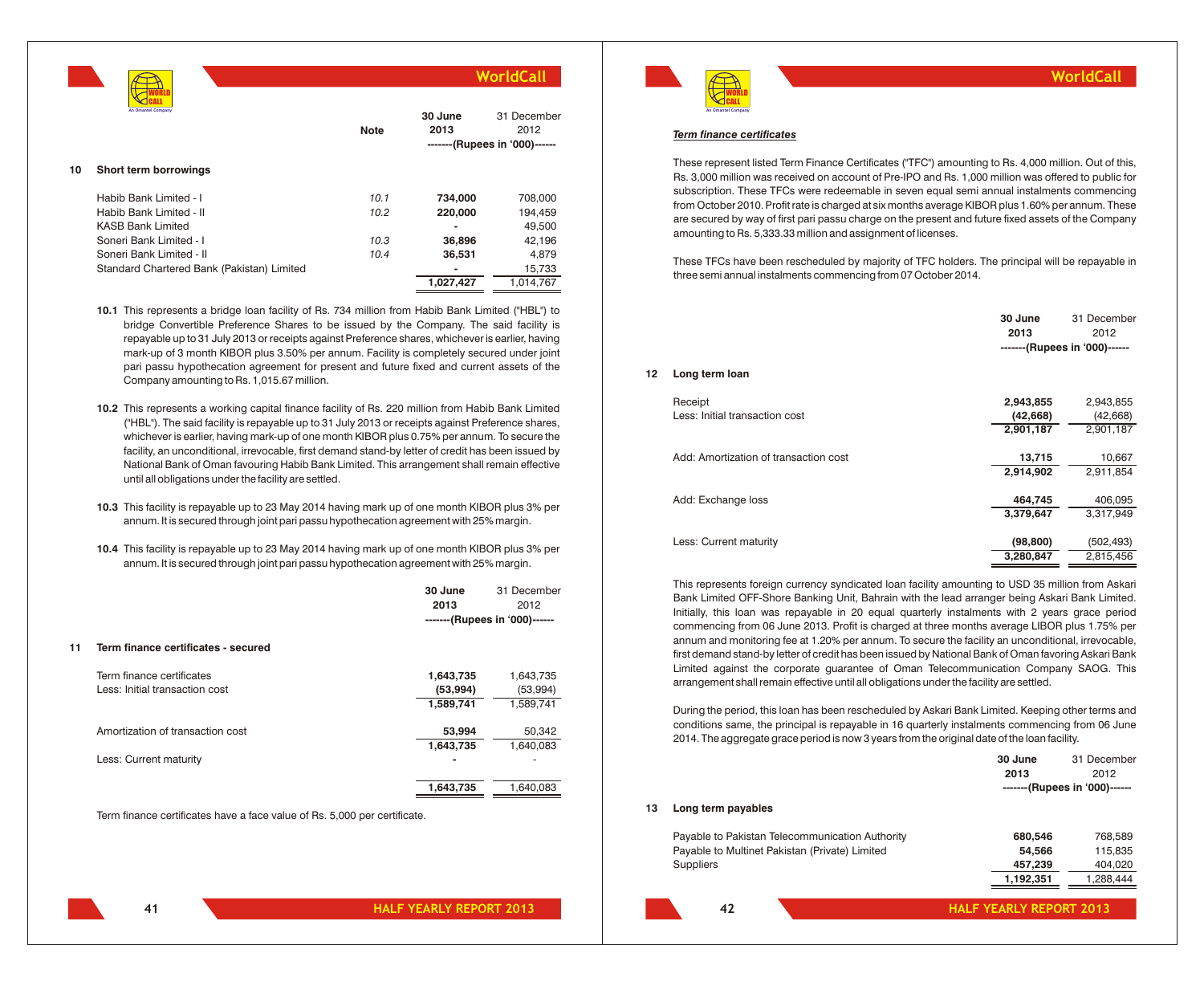

#### **14 Contingencies and commitments**

#### **Contingencies**

#### **14.1 Billing disputes with PTCL**

- **14.1.1** There is a dispute of Rs.72.64 million (31 December 2012: Rs 72.64 million) with PTCL of non revenue time of prepaid calling cards and Rs. 42.42 million (31 December 2012: Rs 41.40 million) for excess minutes billed on account of interconnect and settlement charges. The company is hopeful that matter will be decided in favour of the company.
- **14.1.2** PTCL has charged the Company excess Domestic Private Lease Circuits (DPLC) and other media charges amounting to Rs. 195.51 million (31 December 2012: Rs.183.99 million) on account of difference in rates, distances and date of activations. The Company has deposited Rs. 40 million (31 December 2012: Rs. 40 million) in Escrow Account on account of dispute of charging of bandwidth charges from the date of activation of Digital Interface Units (DIUs) for commercial operation and in proportion to activation of DIUs related to each DPLC link and excess charging in respect of Karachi-Rawalpindi link which was never activated. The company is hopeful that matter will be decided in favour of the Company.

#### **14.2 Disputes with Pakistan Telecommunication Authority (PTA)**

- **14.2.1** There is a dispute with PTA on roll out of Company's 479 MHz and 3.5 GHz frequency bands licenses for allegedly not completing roll out within prescribed time. The dispute is pending adjudication at PTA. The Company is hopeful that the issue will be favourably resolved at the level of PTA.
- **14.2.2** There is a dispute with PTA on payment of Research & Development Fund contribution amounting to Rs. 5.65 million (31 December 2012: Rs. 5.65 million). The legal validity of this fund is under challenge before the Honorable Supreme Court of Pakistan. The Company is hopeful of a favorable decision.
- **14.2.3** There is a dispute with PTA on payment of contribution of APC for USF amounting to Rs. 491 million (31 December 2012: Rs. 491 million) in relation to the period prior to the valid formation of USF fund by the Federal Government. Out of this amount, Rs. 394 million has been deposited with PTA. The matter is pending adjudication before the Honourable Supreme Court of Pakistan. The Company is hopeful of a favourable decision.

#### **14.3 Taxation issues**

- **14.3.1** Income Tax Return for the tax year ended 30 June 2006 was filed under the self assessment scheme. Subsequently the case was reopened by invoking the provisions of section 122 (5A). Additions were made on account of brought forward losses, gratuity and goodwill of Rs. 773 million. The appeal of the Company is pending in Income Tax Appellate Tribunal Lahore. The company is hopeful that the matter will be decided in favour of the Company.
- **14.3.2** Income Tax Returns for the tax year ended 30 June 2003 were filed under the self assessment scheme of Worldcall Communications Limited, Worldcall Multimedia Limited, Worldcall Broadband Limited and Worldcall Phonecards Limited, now merged into the Company. The Company has received orders under section 122(5A) against the said returns filed under self assessment on 02 January 2009. As per Orders, the Income Tax Department intends to amend the returns on certain issues such as depreciation, turnover tax adjustment, gratuity provision, share premium, allocation of expenses to capital gain, mark up from associates and share deposit money amounting to Rs. 29.9 million. An appeal has been filed by the Company against the orders before the Commissioner of Income Tax (Appeals). Commissioner of Income Tax (Appeals) has restored the original assessment order U/S 177 dated 17 May 2005



**HALF YEARLY REPORT 2013**



**An Omantel Company**

for Worldcall Broadband Limited. Remaining appeals were also decided and a partial relief was given by CIT (Appeals), while being aggrieved, the Company has filed appeals in Income Tax Appellate Tribunal Lahore. Based on legal advice, the company is hopeful that matter will be decided in favour of the Company.

**WorldCall**

**14.3.3** There is a dispute with sales tax authorities for payment of Rs.167 million claimed and obtained as sales tax refund in the year 2006 by the Company. The matter is presently being adjudicated by the Honorable Lahore High Court Lahore. An injunction currently holds field which precludes recovery from the Company. The Company has paid 20% of principal amount to date to the department against the said dispute. Moreover, this is an industrial issue and in case companies of other jurisdiction, the Inland Revenue Tribunal has dismissed the case of sales tax authorities. It is therefore that, the Company is hopeful of a favorable decision.

#### **14.4 Others**

**14.4.1** Samsung claimed an amount of Rs.138.32 million (USD 1.4 million) against its receivables under a certain settlement and services agreement. However, the Company denies the claim on the basis that Samsung failed to fulfil its obligations and did not provide services for which Company reserves the right to initiate appropriate proceedings against Samsung. Based on the legal advice, the Company is hopeful that matter will be resolved in its favour.

|    |                                                        | 30 June<br>2013                    | 31 December<br>2012                |
|----|--------------------------------------------------------|------------------------------------|------------------------------------|
|    | <b>Commitments</b>                                     | -------(Rupees in '000)------      |                                    |
|    | 14.5 Outstanding guarantees                            | 1,182,550                          | 1,213,373                          |
|    | 14.6 Commitments in respect of capital expenditure     | 2,010,086                          | 2,070,847                          |
|    | 14.7 Outstanding letters of credit                     |                                    | 38.840                             |
|    |                                                        | Half year ended<br>30 June<br>2013 | Half year ended<br>30 June<br>2012 |
| 15 | Cash generated from operations                         |                                    | -------(Rupees in '000)------      |
|    | Loss before taxation                                   | (1,016,346)                        | (756, 724)                         |
|    | Adjustment for non-cash charges and other items:       |                                    |                                    |
|    | Depreciation                                           | 618,357                            | 594,174                            |
|    | Amortization of intangible assets                      | 96,689                             | 96,310                             |
|    | Amortization of transaction cost                       | 6,700                              | 8,527                              |
|    | Discounting charges                                    | 19,220                             | 30,349                             |
|    | Amortization of receivables                            | (3,880)                            | 554,608                            |
|    | Provision for doubtful receivables                     | 107,667                            | 79,100                             |
|    | Provision for stores and spares                        | 11,000                             | 3,000                              |
|    | Impairment loss on available for sale financial assets |                                    | 28,334                             |
|    | Exchange loss on foreign currency loan                 | 58,650                             | 151,800                            |
|    | Gain on sale of property, plant and equipment          | (3,506)                            | (2, 162)                           |
|    | Exchange translation difference                        | 836                                | 6,824                              |
|    | Retirement benefits                                    | 29,525                             | 52,025                             |
|    | Finance cost                                           | 299,896                            | 275,108                            |
|    | Profit before working capital changes                  | 224,808                            | 1,121,273                          |
|    | 44                                                     | <b>HALF YEARLY REPORT 2013</b>     |                                    |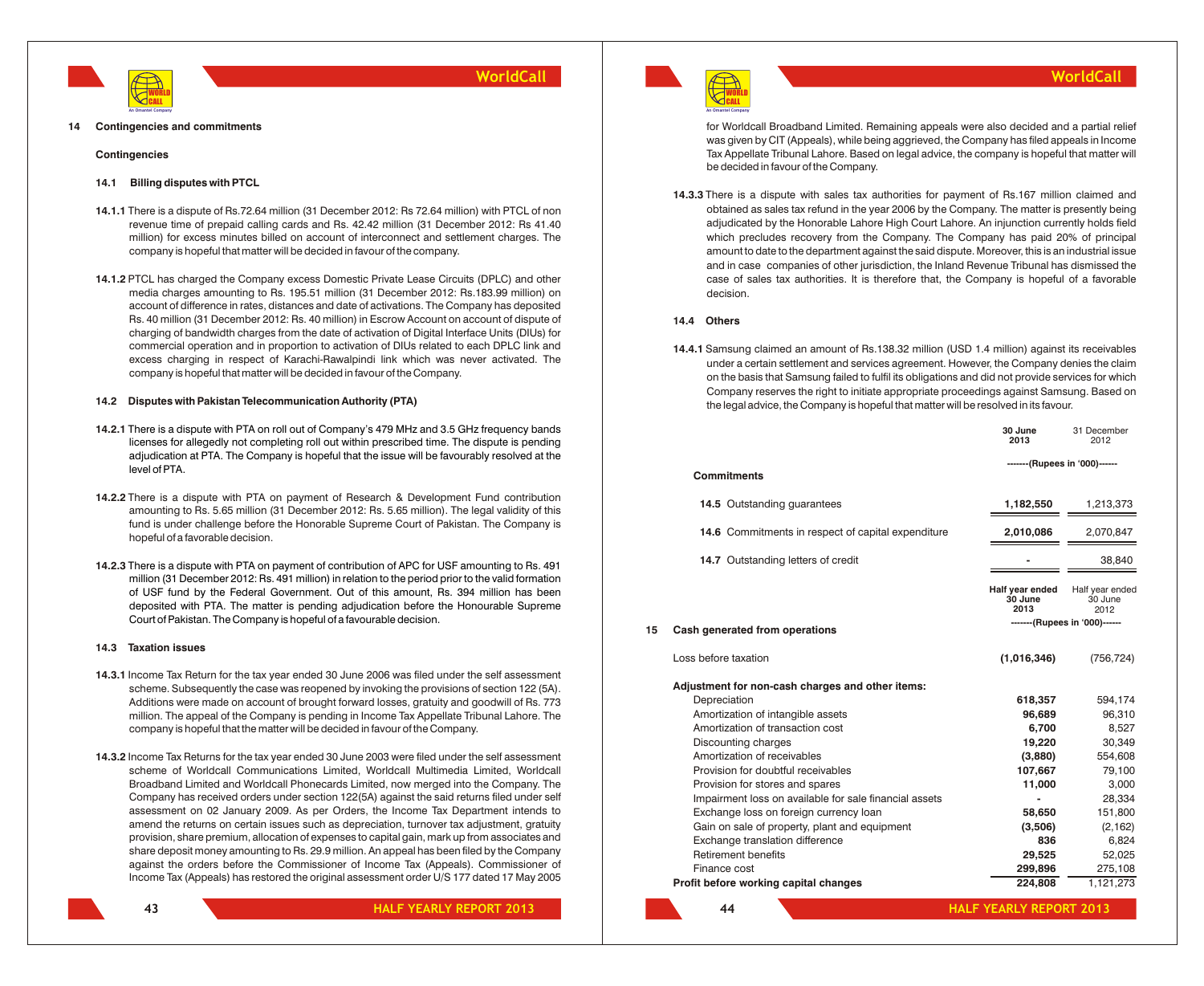

**Half year ended** Half year ended **30 June 2013** 30 June  $2012$ **-------(Rupees in '000)------**

**Half year ended** Half year ended

**Effect on cash flow due to working capital changes:**

| (Increase)/decrease in the current assets |           |            |
|-------------------------------------------|-----------|------------|
| Stores and spares                         | 15,709    | (3,309)    |
| Stock in trade                            | (22, 195) | 15,832     |
| Trade debts                               | 286,750   | (547, 084) |
| Loans and advances                        | (118,596) | (31, 959)  |
| Deposits and prepayments                  | (23, 606) | (72, 706)  |
| Other receivables                         | (38,928)  | 27,361     |
| Increase in current liabilities           |           |            |
| Trade and other payables                  | 174,757   | 1,550,343  |
|                                           | 273,891   | 938,478    |
|                                           | 498,699   | 2,059,751  |
|                                           |           |            |

#### **16 Related party transactions**

The related parties comprise of shareholders, foreign subsidiary, local associated companies, related group companies, directors of the Company, companies where directors also hold directorship and key management personnel. Significant transactions with related parties are as follows:

|                                         |                                                                                                 | 30 June<br>2013 | 30 June<br>2012                                      |
|-----------------------------------------|-------------------------------------------------------------------------------------------------|-----------------|------------------------------------------------------|
|                                         |                                                                                                 |                 | -------(Rupees in '000)------                        |
| <b>Relationship with the</b><br>Company | <b>Nature of transactions</b>                                                                   |                 |                                                      |
| Parent Company                          | Purchase of goods and services<br>Sale of goods and services                                    | 16<br>6         | 392,146<br>33,843                                    |
| Other related parties                   | Purchase of goods and services<br>Sale of goods and services                                    | 5,042<br>510    | 4,584<br>1,330                                       |
| Key management<br>personnel             | Salaries and other employee benefits                                                            | 155,580         | 170,637                                              |
|                                         | All transactions with related parties have been carried out on commercial terms and conditions. |                 |                                                      |
|                                         |                                                                                                 | 30 June<br>2013 | 31 December<br>2012<br>-------(Rupees in '000)------ |
| <b>Period end balances</b>              |                                                                                                 |                 |                                                      |

| Receivable from related parties | 228,813   | 228.813   |
|---------------------------------|-----------|-----------|
| Payable to related parties      | 2.176.138 | 2,104,212 |
|                                 |           |           |

These are in normal course of business and are interest free.



### **WorldCall**

#### **17 Financial instruments**

#### **Offsetting of financial assets and financial liabilities**

The Group adopted Disclosures-Offsetting Financial Assets and Financial Liabilities (amendments to IFRS 7). The disclosures set out in the tables below include financial assets and financial liabilities that:

- are offset in the Group's balance sheet; or
- are subject to an enforceable master netting arrangement or similar agreement that covers similar financial instruments, irrespective of whether they are offset in the balance sheet.

At the date of balance sheet, the Group has no enforceable master netting arrangements or other similar arrangements.

#### **17.1 Financial assets subject to offsetting**

|                                         |      | As at 30 June 2013                                       |                                                                                                                         |                                                                                                      |                                                                                   |             |                                                                             |  |
|-----------------------------------------|------|----------------------------------------------------------|-------------------------------------------------------------------------------------------------------------------------|------------------------------------------------------------------------------------------------------|-----------------------------------------------------------------------------------|-------------|-----------------------------------------------------------------------------|--|
|                                         | Note | Gross<br>amounts of<br>recognised<br>financial<br>assets | Gross<br>amount of<br>recognised<br>financial<br>liabilities off<br>set in the<br>statement of<br>financial<br>position | Net amount<br>of financial<br>assets<br>presented in<br>the<br>statement of<br>financial<br>position | Related<br>amounts not<br>off set in the<br>statement of<br>financial<br>position | Net amount  | <b>Financial</b><br>assets not<br>in scope of<br>off setting<br>disclosures |  |
| <b>Financial assets</b>                 |      | A                                                        | в                                                                                                                       | $C = A - B$                                                                                          | D                                                                                 | $E = C - D$ |                                                                             |  |
| Long term trade receivables             | 8    |                                                          | ۰                                                                                                                       | ۰                                                                                                    | ٠                                                                                 |             | 188,414                                                                     |  |
| Long term loans and deposits            |      |                                                          |                                                                                                                         |                                                                                                      |                                                                                   | ٠           | 88.312                                                                      |  |
| Trade debts                             |      | 4,011,891                                                | (1,723,024)                                                                                                             | 2,288,867                                                                                            | ٠                                                                                 | 2,288,867   |                                                                             |  |
| Loans and advances - considered<br>good |      |                                                          |                                                                                                                         |                                                                                                      | ٠                                                                                 | ٠           | 648,143                                                                     |  |
| Other receivables - current             |      | ٠                                                        | ٠                                                                                                                       | ٠                                                                                                    | ٠                                                                                 | ٠           | 82,069                                                                      |  |
| Short term investments                  |      |                                                          | ٠                                                                                                                       | ٠                                                                                                    |                                                                                   | ٠           | 100,953                                                                     |  |
| Cash and bank balances                  |      | ٠                                                        |                                                                                                                         |                                                                                                      | ٠                                                                                 |             | 79,954                                                                      |  |
|                                         |      | 4,011,891                                                | (1,723,024)                                                                                                             | 2,288,867                                                                                            | ٠                                                                                 | 2,288,867   |                                                                             |  |

#### **17.2 Financial liabilities subject to offsetting**

|                                       |    |                                                               |                                                                                                                    | As at 30 June 2013                                                                                        |                                                                                   |             |                                                                                     |
|---------------------------------------|----|---------------------------------------------------------------|--------------------------------------------------------------------------------------------------------------------|-----------------------------------------------------------------------------------------------------------|-----------------------------------------------------------------------------------|-------------|-------------------------------------------------------------------------------------|
|                                       |    | Gross<br>amounts of<br>recognised<br>financial<br>liabilities | Gross<br>amount of<br>recognised<br>financial<br>assets off<br>set in the<br>statement of<br>financial<br>position | Net amount<br>of financial<br>liabilities<br>presented in<br>the<br>statement of<br>financial<br>position | Related<br>amounts not<br>off set in the<br>statement of<br>financial<br>position | Net amount  | <b>Financial</b><br>liabilities<br>not in<br>scope of<br>off setting<br>disclosures |
| <b>Financial liabilities</b>          |    | A                                                             | B                                                                                                                  | $C = A - B$                                                                                               | D                                                                                 | $E = C - D$ |                                                                                     |
| Short term borrowings                 | 10 |                                                               |                                                                                                                    |                                                                                                           |                                                                                   |             | 1,027,427                                                                           |
| Running finances under mark-up        |    |                                                               |                                                                                                                    |                                                                                                           |                                                                                   |             |                                                                                     |
| arrangements - secured                |    |                                                               |                                                                                                                    |                                                                                                           |                                                                                   |             | 787,760                                                                             |
| Licence fee payable                   |    |                                                               |                                                                                                                    |                                                                                                           |                                                                                   |             | 1,021,500                                                                           |
| Trade and other payables              |    | 7.780.292                                                     | (1,908,910)                                                                                                        | 5.871.382                                                                                                 |                                                                                   | 5.871.382   |                                                                                     |
| Interest and mark-up accrued          |    |                                                               |                                                                                                                    |                                                                                                           |                                                                                   |             | 277.343                                                                             |
| Term finance certificates - secured   | 11 |                                                               |                                                                                                                    |                                                                                                           |                                                                                   |             | 1,643,735                                                                           |
| Long term loan                        | 12 |                                                               |                                                                                                                    |                                                                                                           |                                                                                   |             | 3,379,647                                                                           |
| Liabilities against assets subject to |    |                                                               |                                                                                                                    |                                                                                                           |                                                                                   |             |                                                                                     |
| finance lease                         |    |                                                               |                                                                                                                    |                                                                                                           |                                                                                   |             | 79.814                                                                              |
| Long term payables                    | 13 |                                                               |                                                                                                                    |                                                                                                           |                                                                                   |             | 1,192,351                                                                           |
| Long term deposits                    |    |                                                               |                                                                                                                    |                                                                                                           |                                                                                   |             | 42,432                                                                              |
|                                       |    | 7,780,292                                                     | (1,908,910)                                                                                                        | 5,871,382                                                                                                 | ٠                                                                                 | 5,871,382   |                                                                                     |